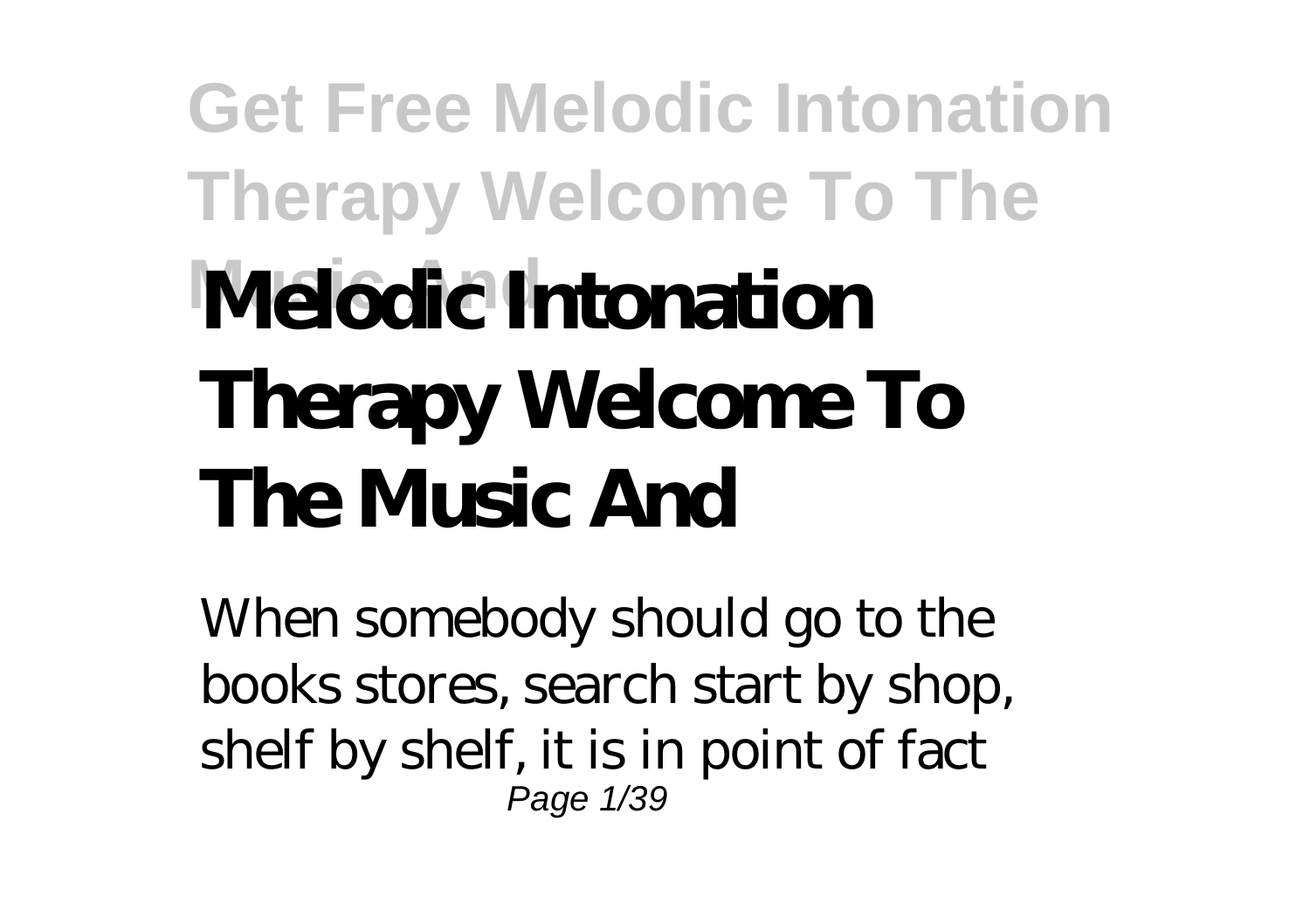#### **Get Free Melodic Intonation Therapy Welcome To The** problematic. This is why we give the ebook compilations in this website. It will completely ease you to see guide **melodic intonation therapy welcome to the music and** as you such as.

By searching the title, publisher, or authors of guide you in fact want, you Page 2/39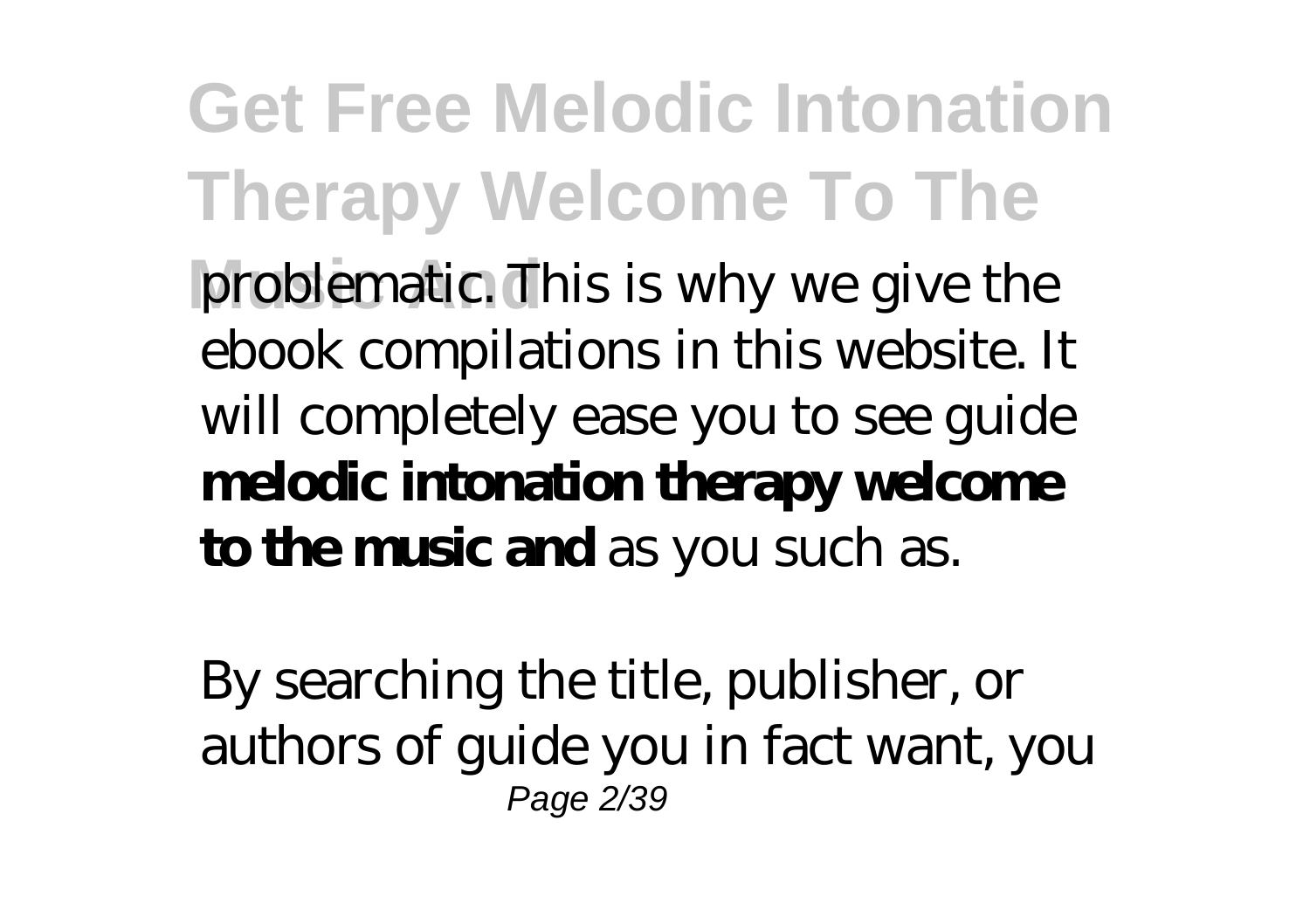**Get Free Melodic Intonation Therapy Welcome To The** can discover them rapidly. In the house, workplace, or perhaps in your method can be every best place within net connections. If you goal to download and install the melodic intonation therapy welcome to the music and, it is completely simple then, before currently we extend the Page 3/39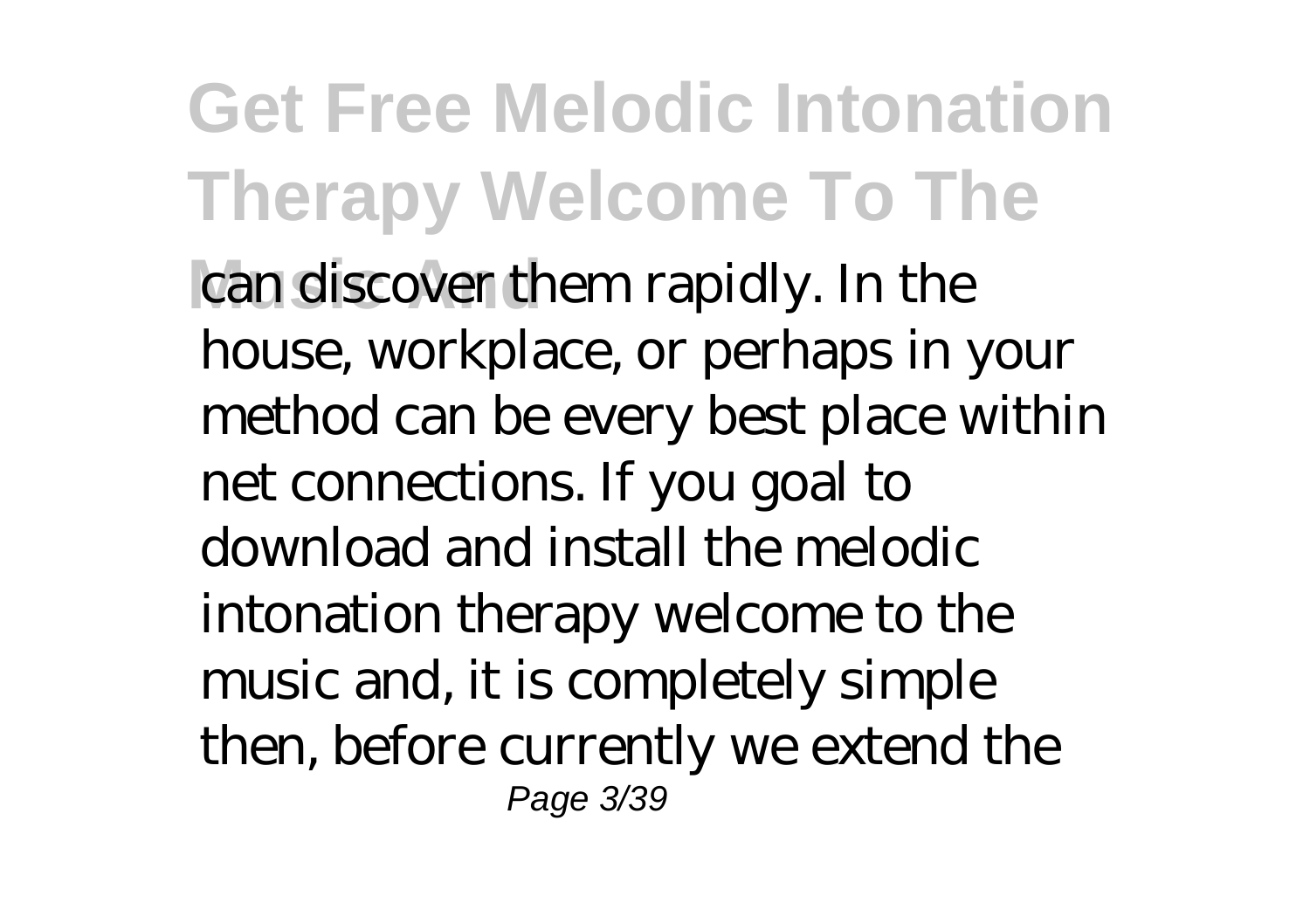**Get Free Melodic Intonation Therapy Welcome To The** associate to purchase and create bargains to download and install melodic intonation therapy welcome to the music and consequently simple!

**Melodic Intonation Therapy - Stroke** Melodic Intonation Therapy (MIT) Melodic Intonation Therapy Example Page 4/39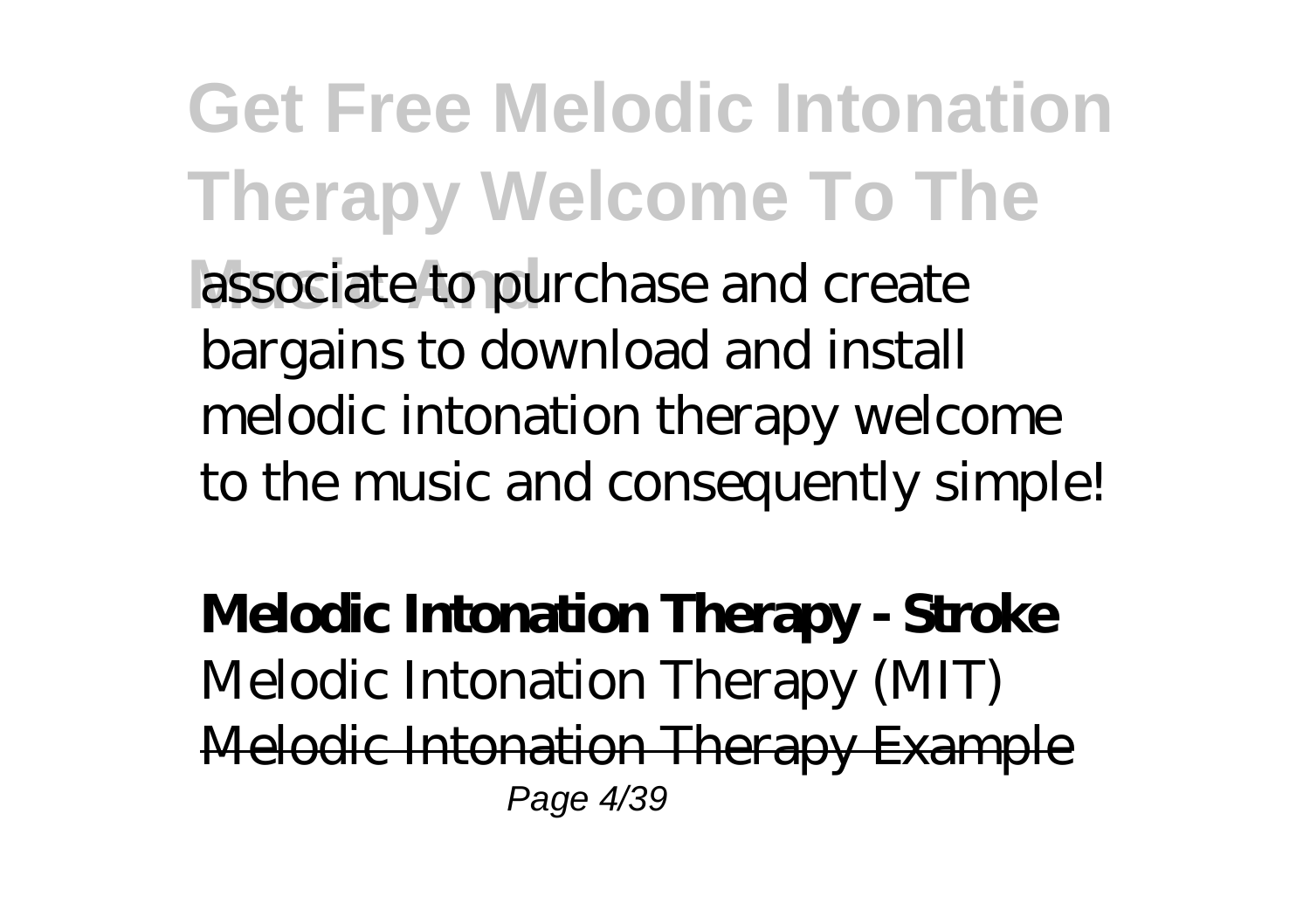**Get Free Melodic Intonation Therapy Welcome To The Melodic Intonation Therapy** Demonstration Melodic Intonation Therapy Practice at Home Melodic Intonation Therapy - Longer Phrases **Melodic Intonation Therapy Presentation MIT(Melodic Intonation Therapy) to improve aphasia. Melodic Intonation Therapy** Melodic Page 5/39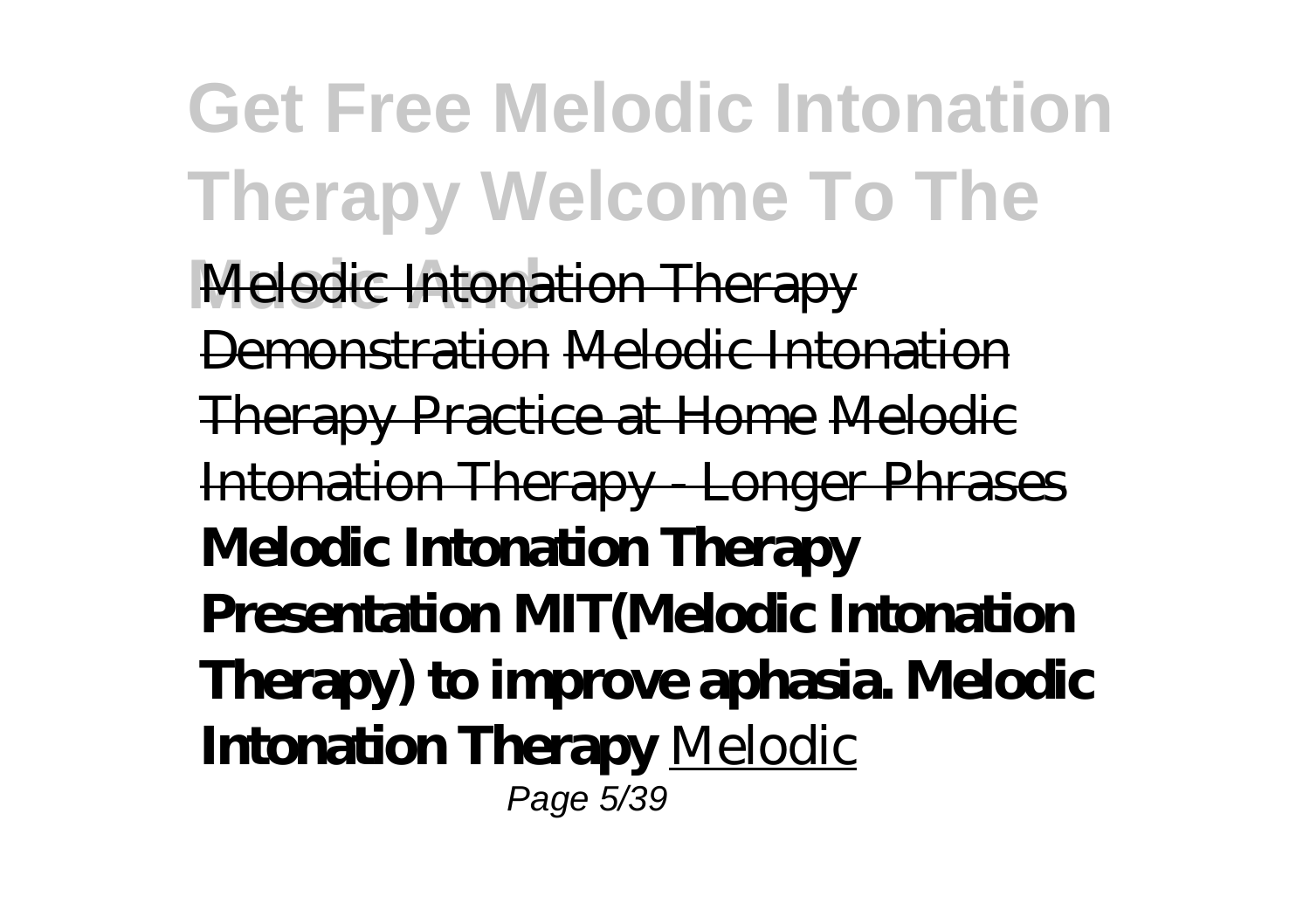**Get Free Melodic Intonation Therapy Welcome To The Intonation Therapy clip Melodic** Intonation Therapy Melodic Intonation Therapy \_ Reading from Oliver Sacks book: Musicophilia The VML Method - treating apraxia of speechPolyvagal Theory in Action: 3D Example of the Nervous System with Ventral and Dorsal Vagal Systems Page 6/39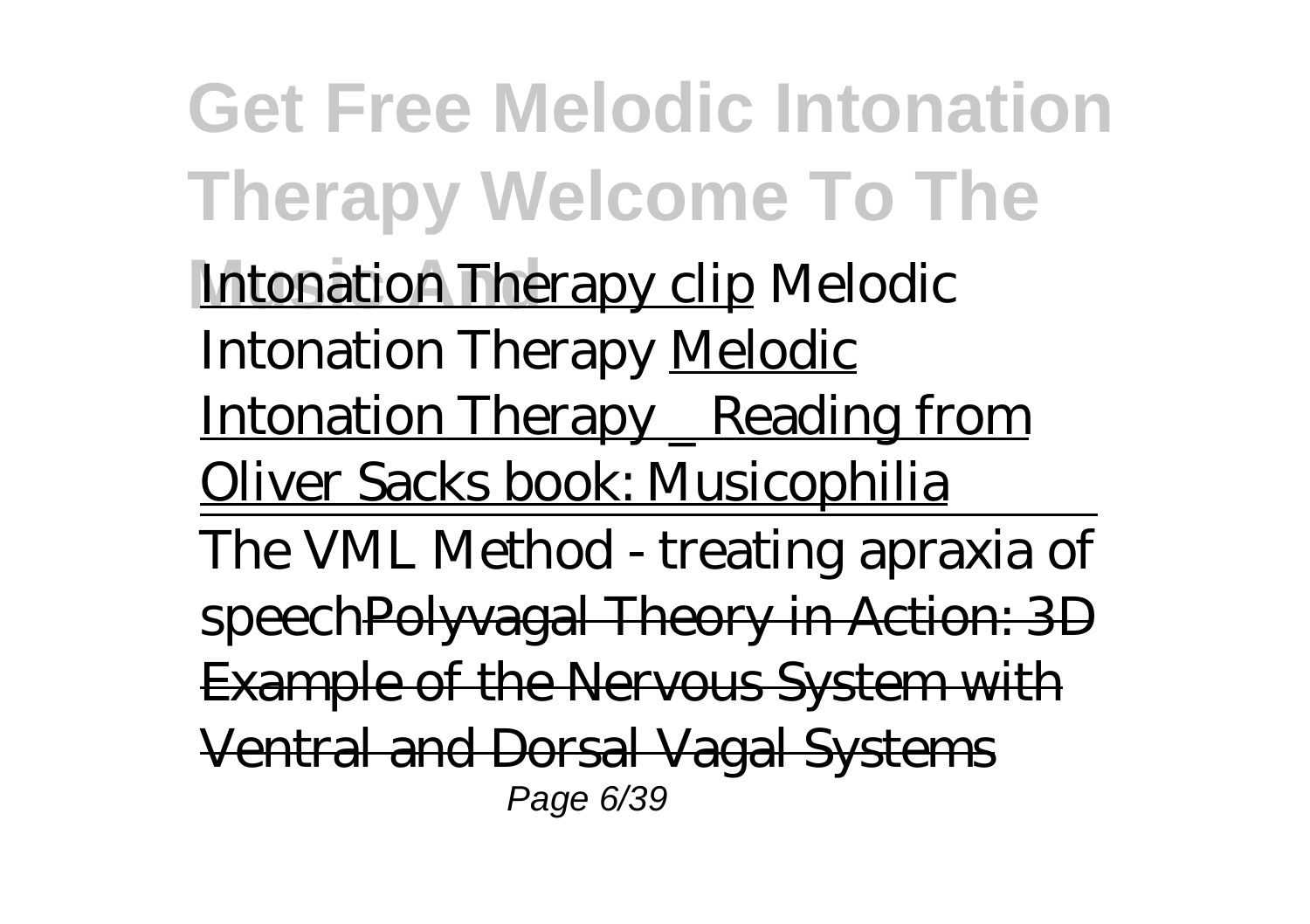## **Get Free Melodic Intonation Therapy Welcome To The**

**Music And** Aphasia Speech Therapy (Patient-Michelle,17 yrs old) April '11 **Prosody,**

#### **Singing, Movement in Apraxia of Speech**

Visual Action Therapy

The Polyvagal Theory: The New

Science of Safety and Trauma

Stephen Porges on the Link Between Page 7/39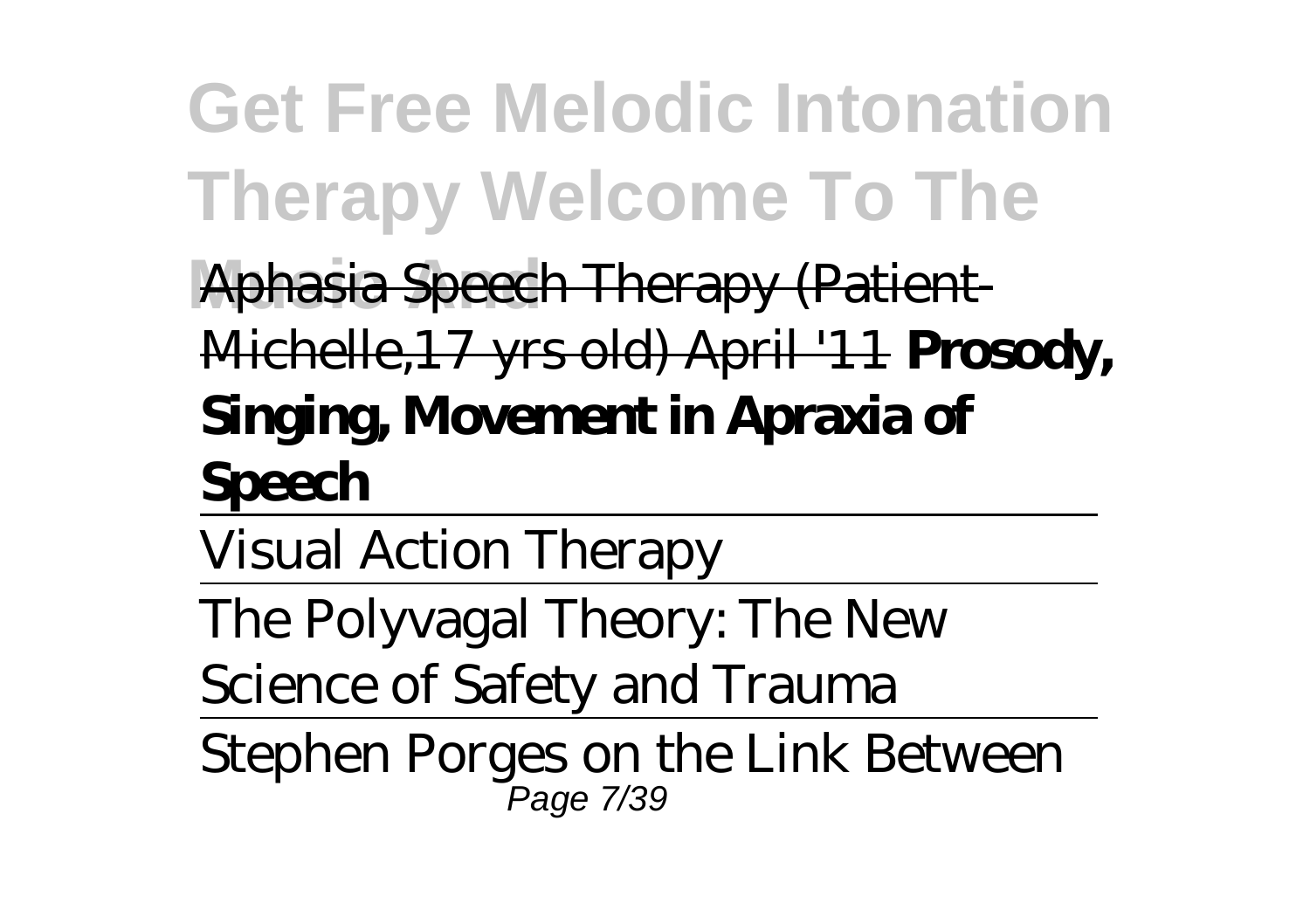**Get Free Melodic Intonation Therapy Welcome To The** Feeling Safe and Making Change: PYP

340

Speech Therapy iPad App for Apraxia Apraxia Therapy- Eight Step Continuum Neurologic Music Therapy - Rhythmic Auditory Stimulation - Gait

Training

Melodic Intonation Therapy Page 8/39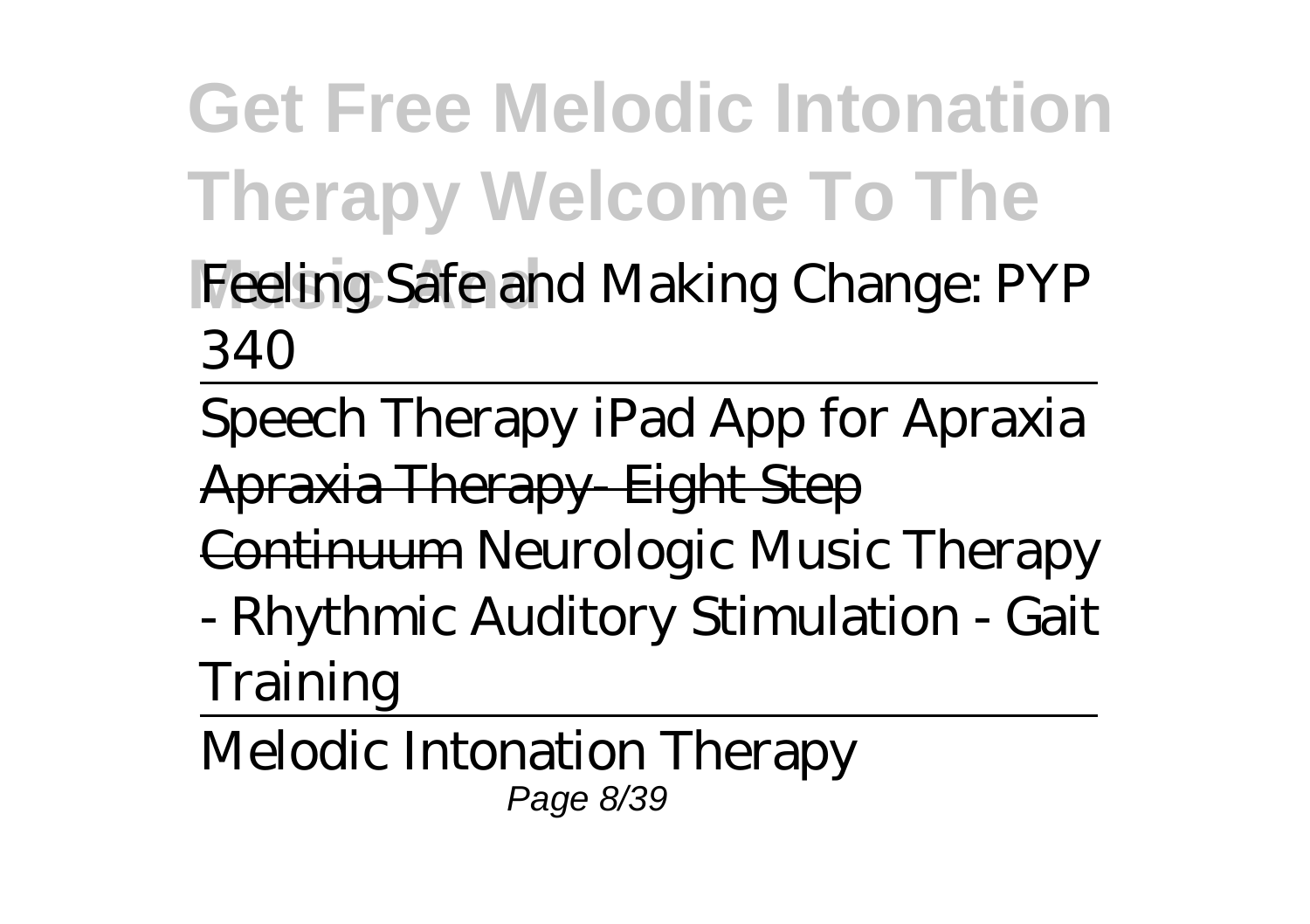**Get Free Melodic Intonation Therapy Welcome To The PresentationMelodic Intonation** Therapy Melodic Intonation Therapy (MIT) Presentation Melodic Intonation Therapy- intermediate Level Melodic Intonation Therapy Melodic Intonation Therapy Neurological Music Therapy - Melodic Intonation Therapy (MIT) **Melodic intonation** Page 9/39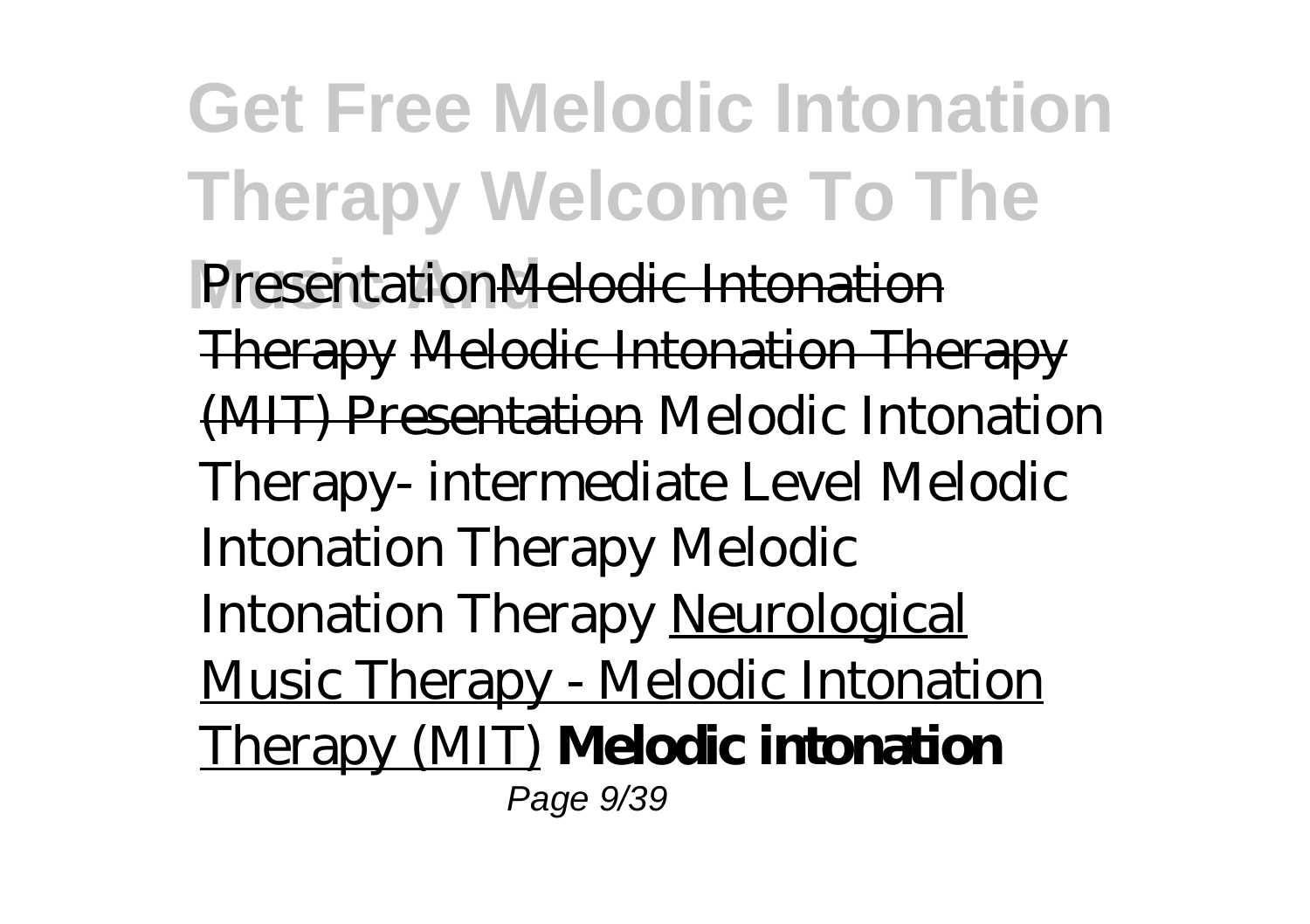**Get Free Melodic Intonation Therapy Welcome To The Music And therapy** *Melodic Intonation Therapy Welcome To* Melodic Intonation Therapy (MIT) is an evidence-based treatment method that uses intoning (singing) to improve expressive language in people with aphasia. The approach takes advantage of the undamaged Page 10/39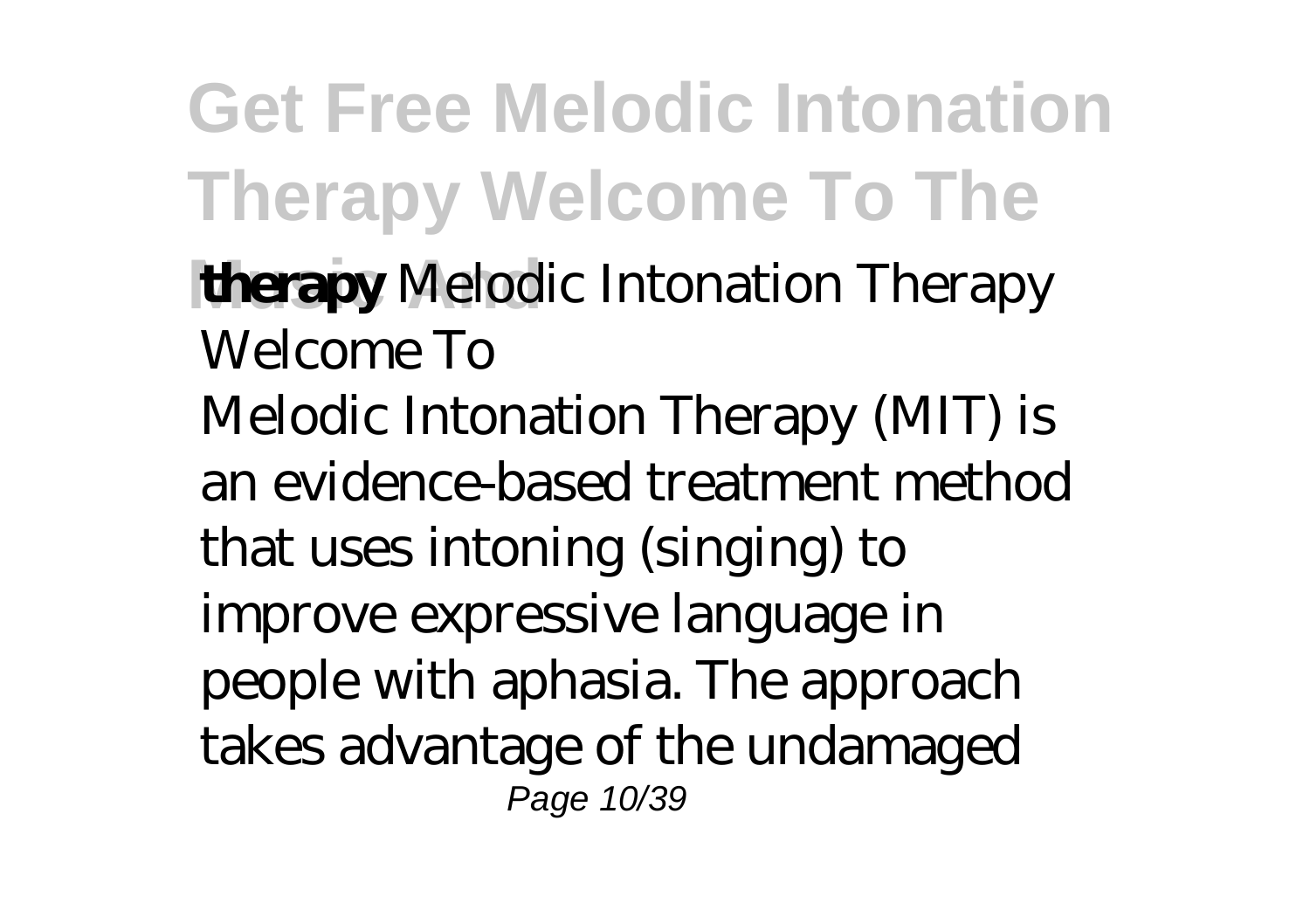**Get Free Melodic Intonation Therapy Welcome To The** right hemisphere by engaging areas that are capable of language.

*Melodic Intonation Therapy (MIT) for Aphasia & Apraxia: A ...* Melodic Intonation Therapy (MIT) takes advantage of this singing ability. It applies musical elements to speech Page 11/39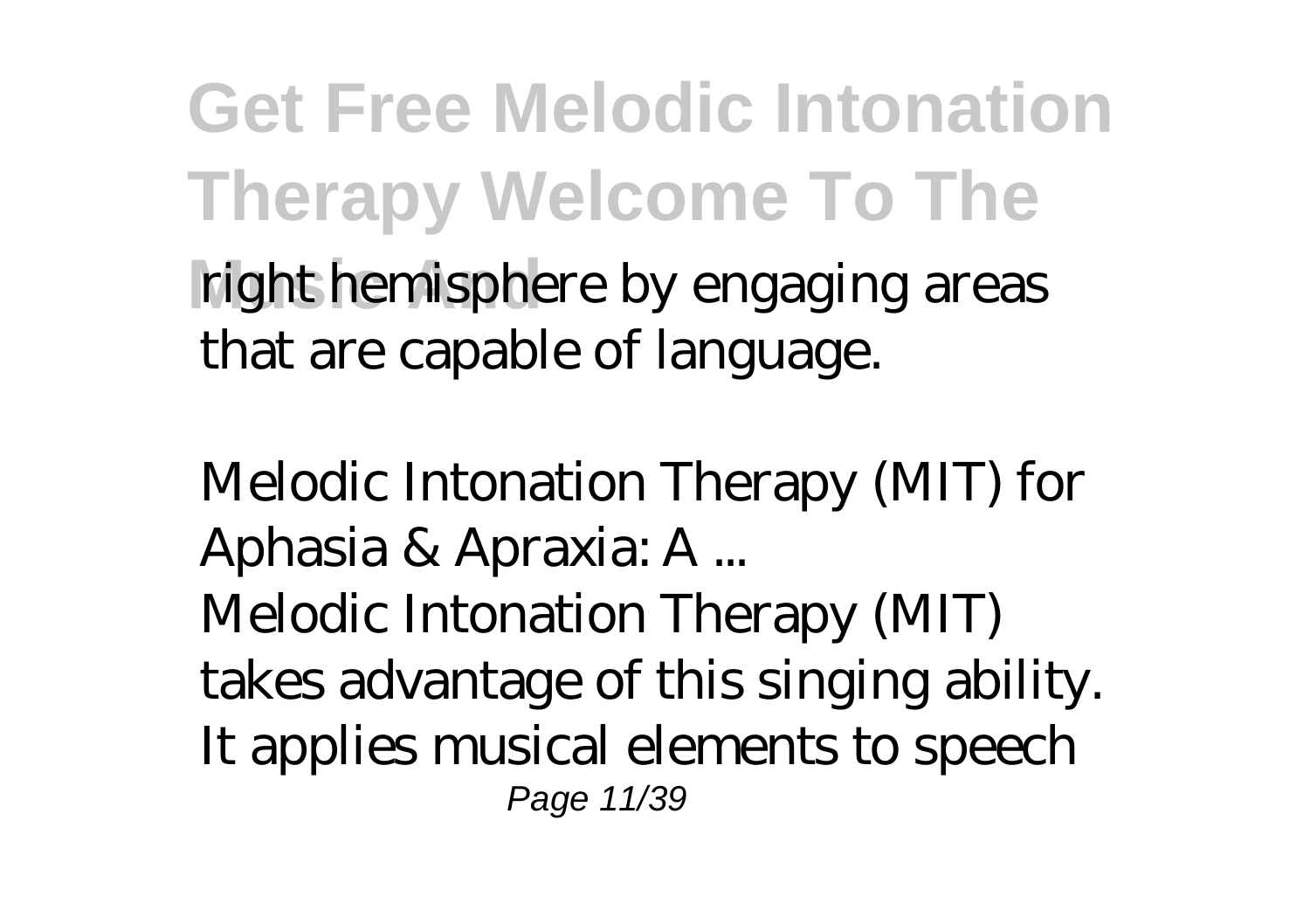**Get Free Melodic Intonation Therapy Welcome To The** in order to improve language production. MIT uses the melody and rhythm of speech in an exaggerated way, making speech resemble singing. The speech-language pathologist (SLP) will start with simple phrases.

*Melodic Intonation Therapy |* Page 12/39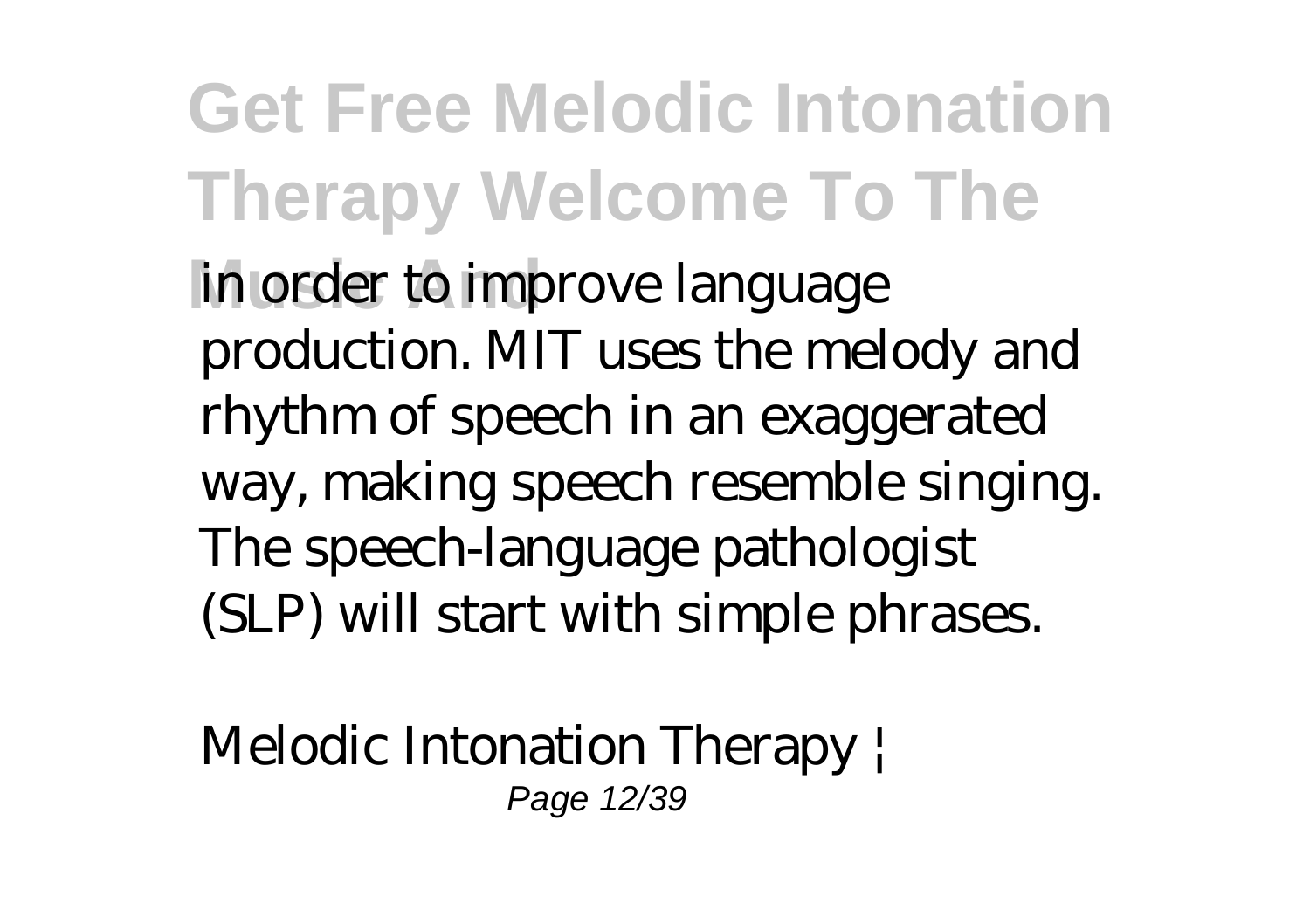**Get Free Melodic Intonation Therapy Welcome To The** *Lingraphica* Melodic intonation therapy may help people with severe aphasia learn how to speak again. Surprisingly, even if you can't talk after stroke, this type of singing therapy may help you recover your language skills. To understand how it works, you need to Page 13/39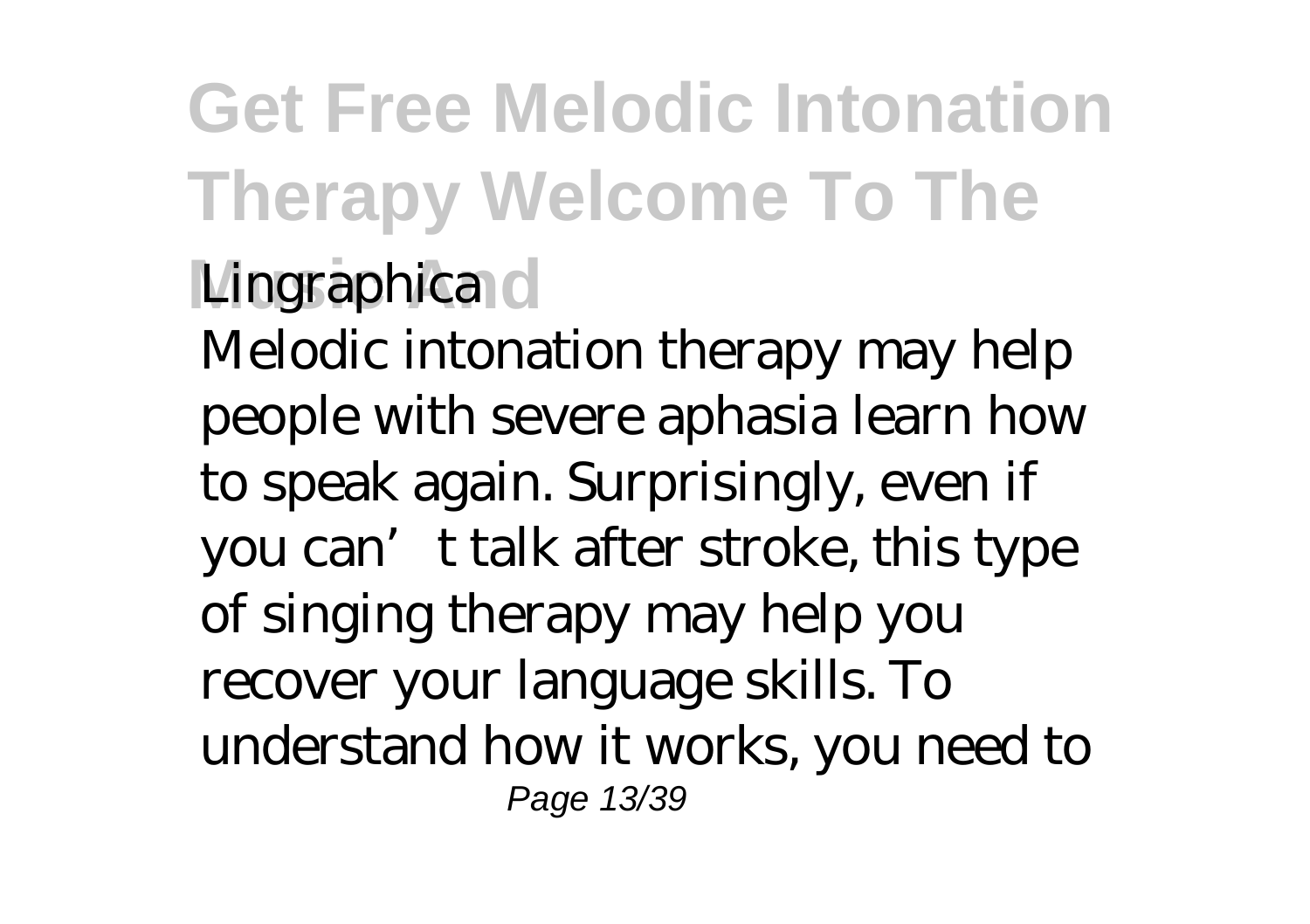**Get Free Melodic Intonation Therapy Welcome To The** know a little brain anatomy. Let's dive straight in. Is Language Really Just a Left-Brained Act?

*Melodic Intonation Therapy for Aphasia: Recover Speech By ...* Melodic Intonation Therapy (MIT) is the use of melodic and rhythmic Page 14/39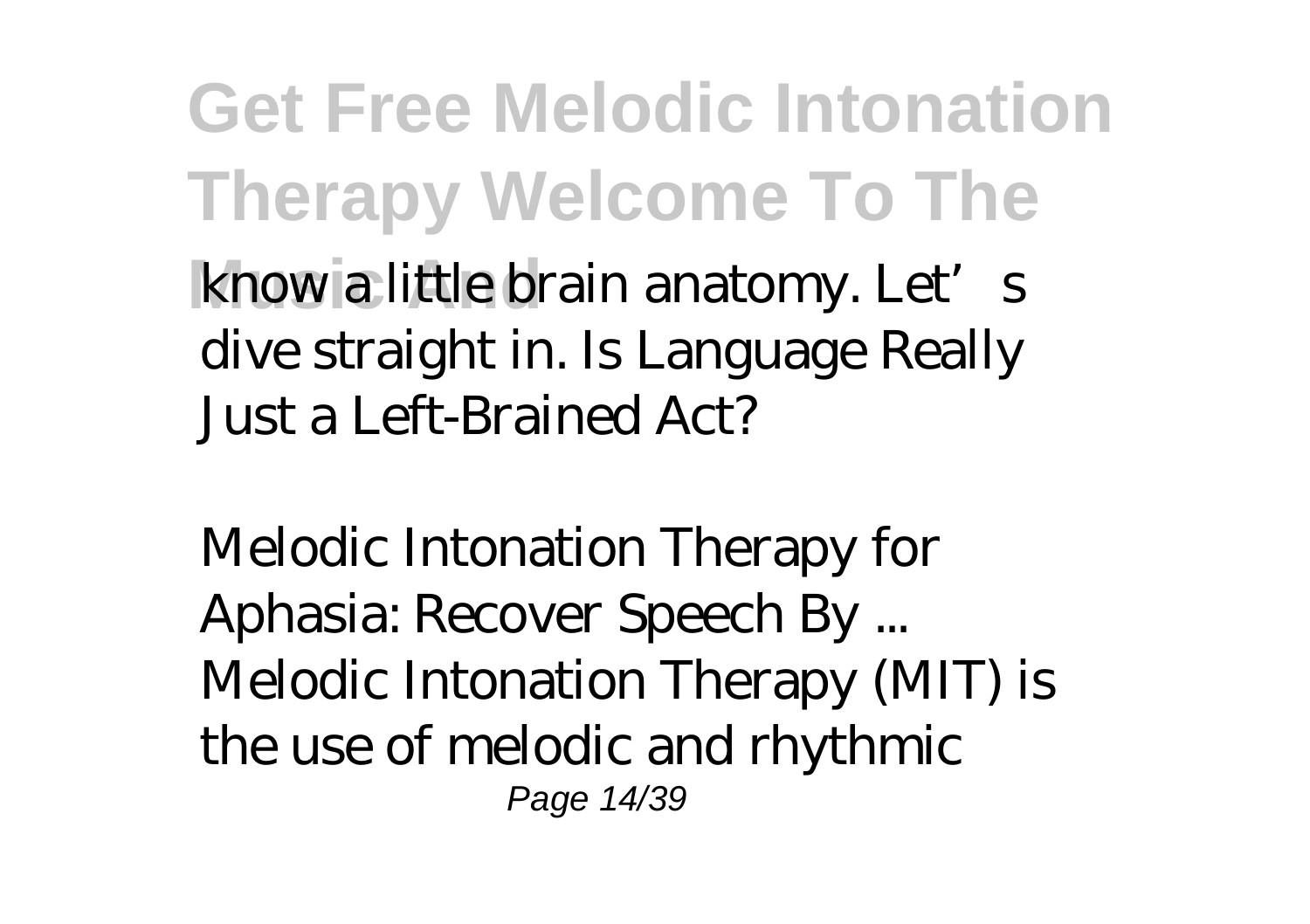**Get Free Melodic Intonation Therapy Welcome To The** techniques to assist in speech language therapy. A patient is taught to hum or sing words, thoughts, and phrases they have a difficult time remembering or articulating.

*What is Melodic Intonation Therapy and How Does It Work ...* Page 15/39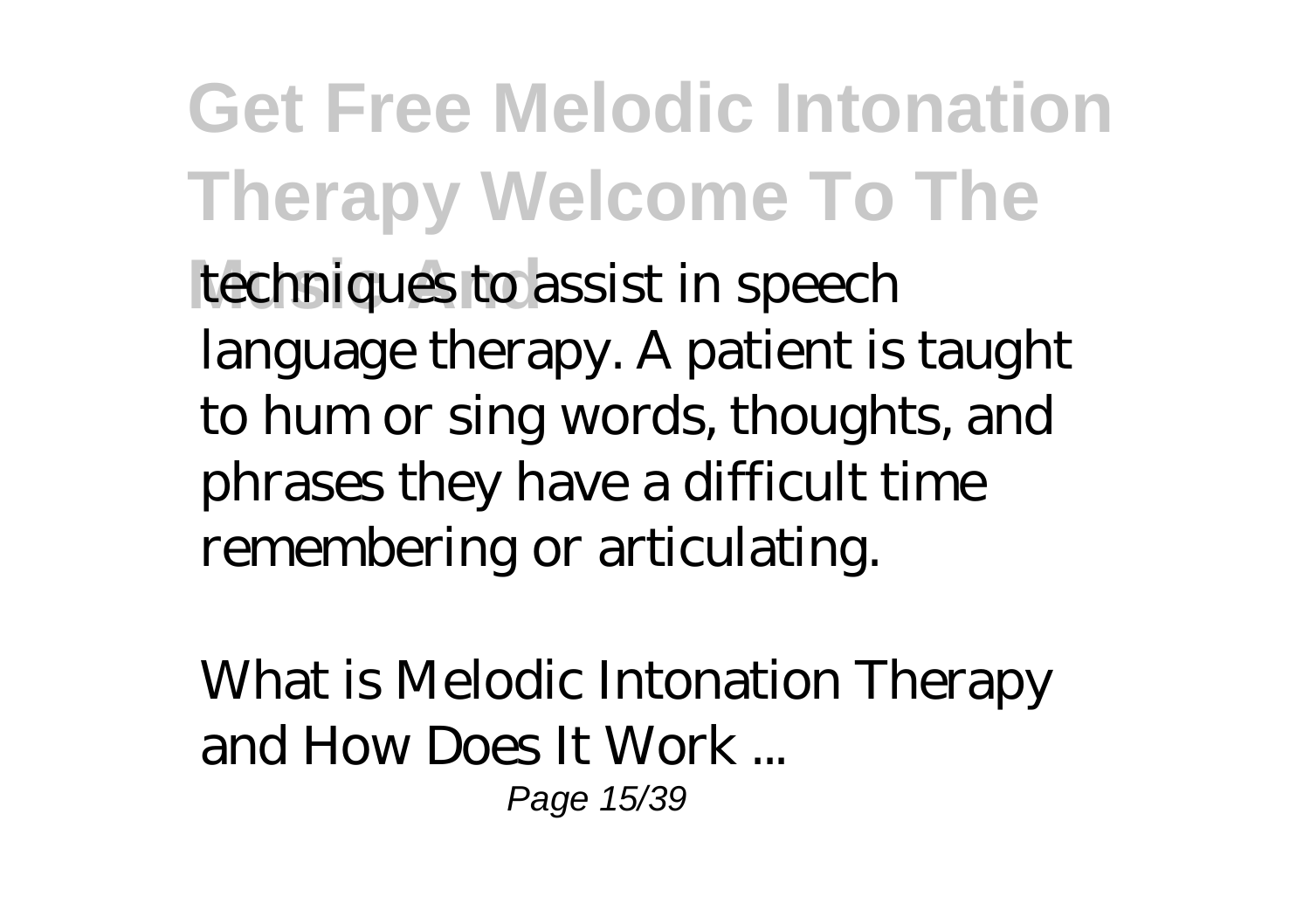**Get Free Melodic Intonation Therapy Welcome To The** Last Modified Date: December 01, 2020. Melodic intonation therapy, or MIT, is a type of speech therapy for communication disorders like aphasia, using a certain kind of singing to help with verbal expression through normal speech. This therapeutic activity encourages the brain 's right Page 16/39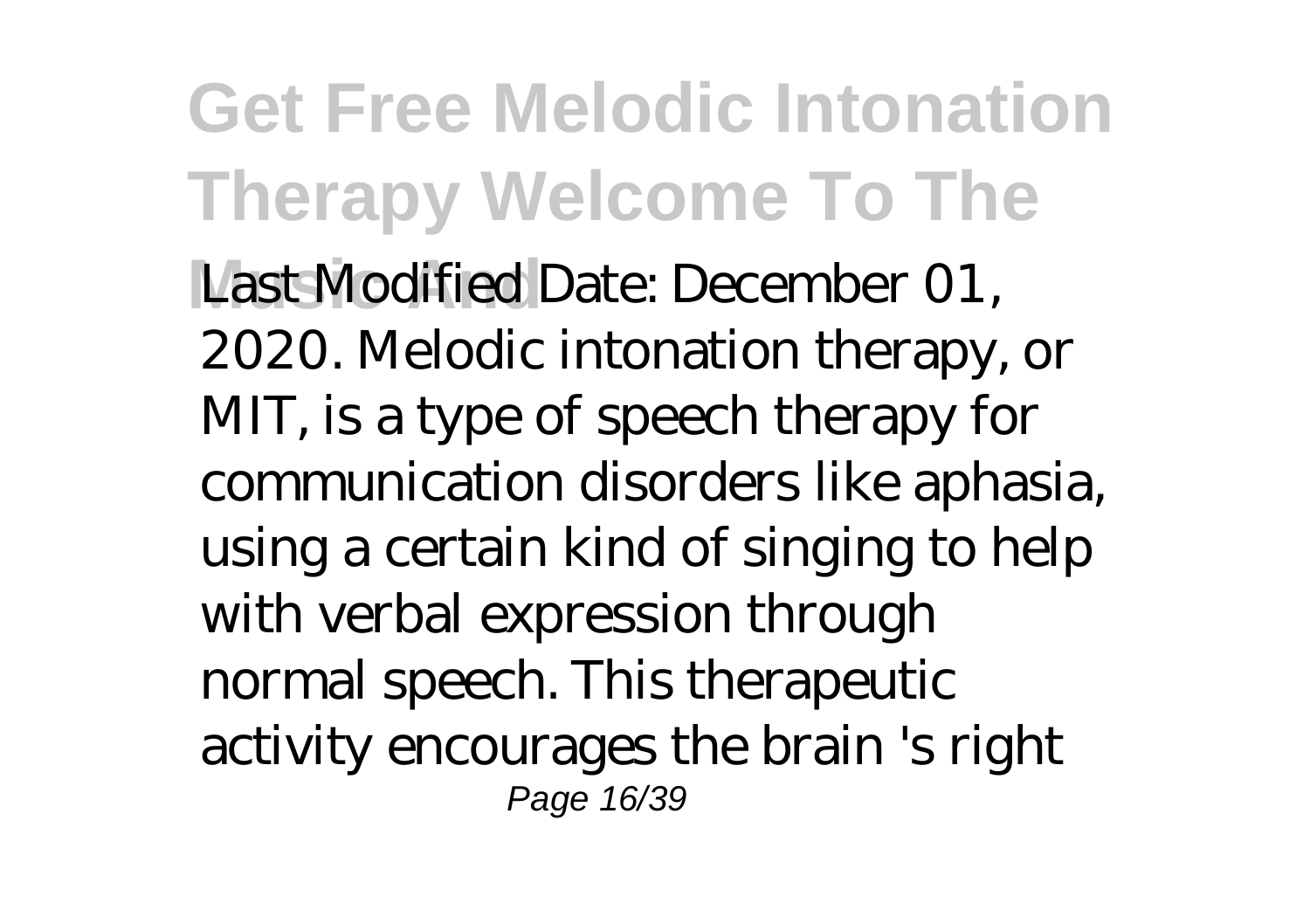**Get Free Melodic Intonation Therapy Welcome To The** hemisphere to compensate for impaired speech abilities normally based in the left hemisphere.

*What Is Melodic Intonation Therapy? (with pictures)* Melodic Intonation Therapy (MIT) is an evidence-based speech therapy Page 17/39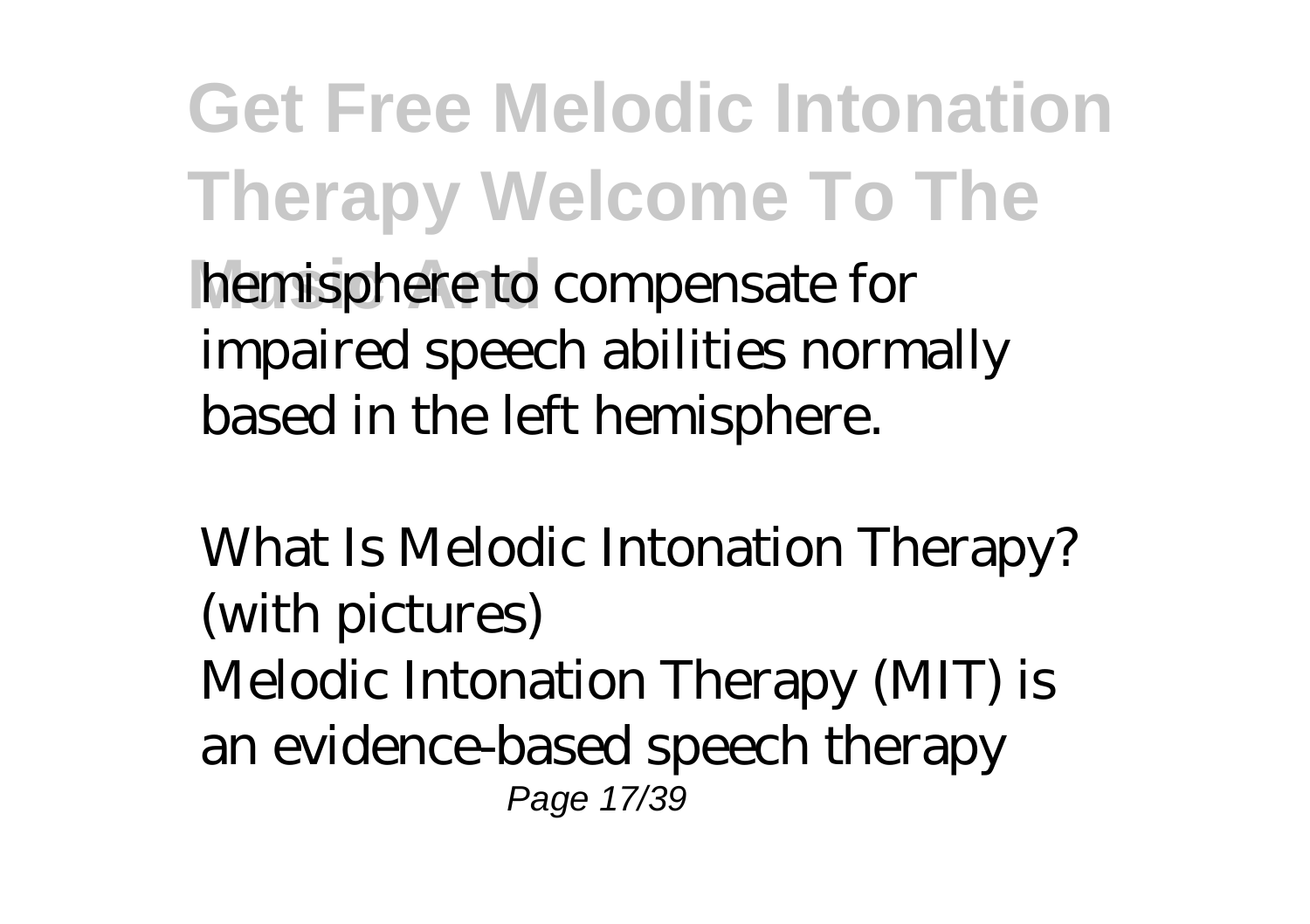**Get Free Melodic Intonation Therapy Welcome To The** treatment for aphasia. But do you, as a Speech-Language Pathologist, actually know how to implement the protocol correctly? Download this how-to guide and start using MIT today!

*Melodic Intonation Therapy - A How To Guide — Neuro Speech ...* Page 18/39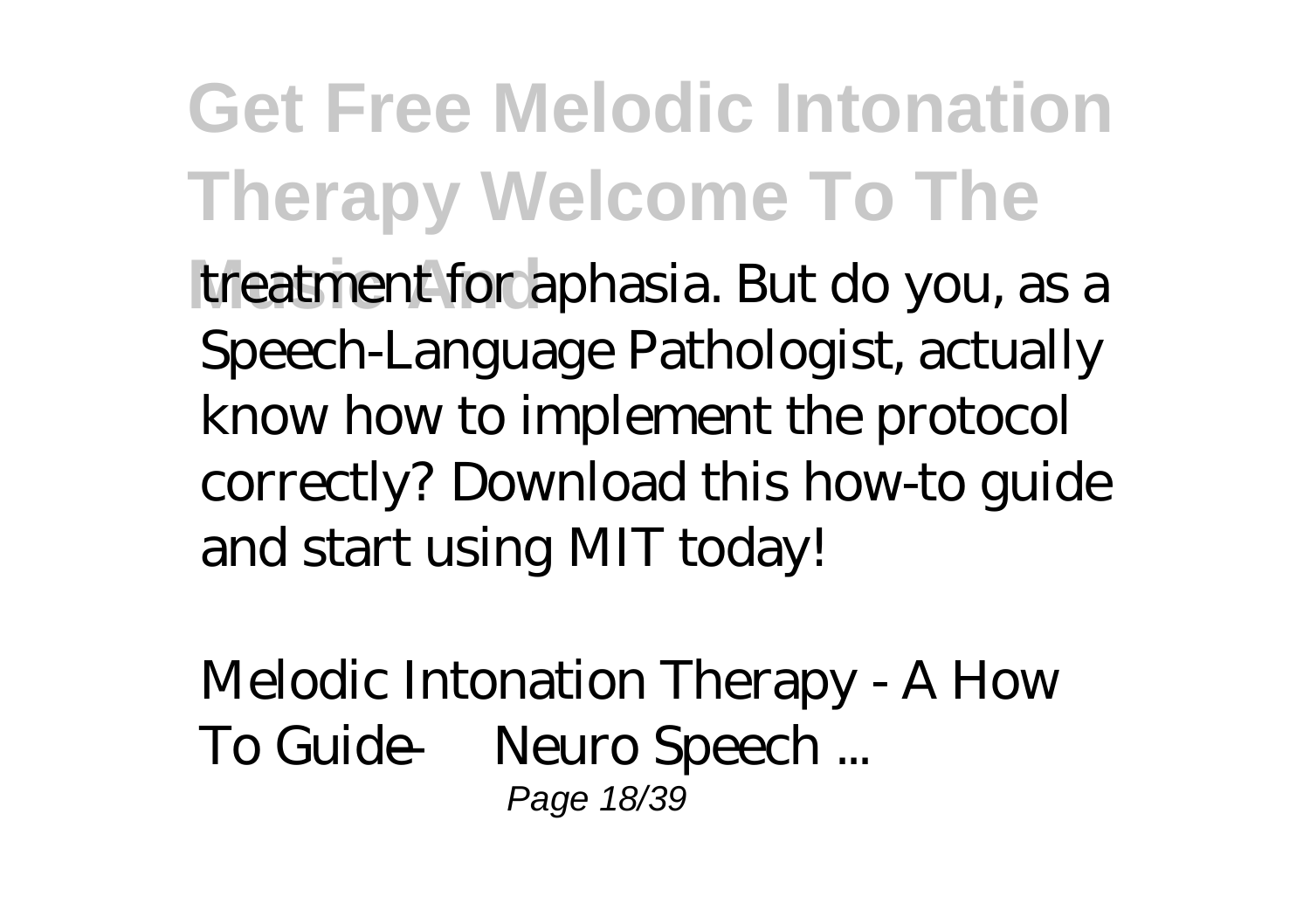**Get Free Melodic Intonation Therapy Welcome To The Melodic Intonation Therapy. Many** stroke survivors and people with aphasia are left with little or no speech. However, they are often able to sing, sometimes with the same fluency and clarity they had before the onset of illness. In 1973, researchers developed a therapy Page 19/39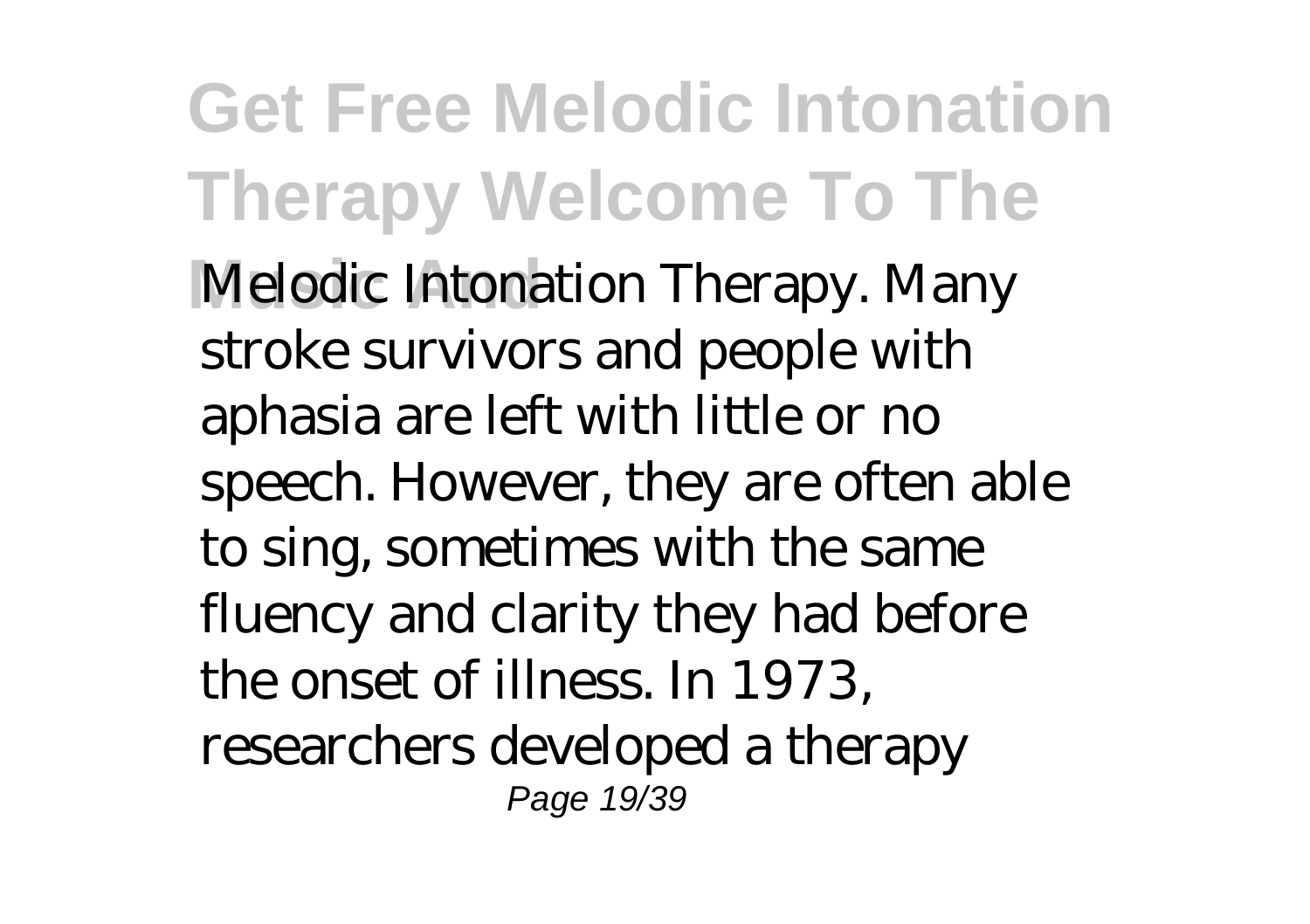**Get Free Melodic Intonation Therapy Welcome To The** based on the fact that speech and singing are stored in different parts of the brain.

*Melodic Intonation Therapy – Research & Hope* Melodic intonation therapy, or MIT, is a type of speech therapy for Page 20/39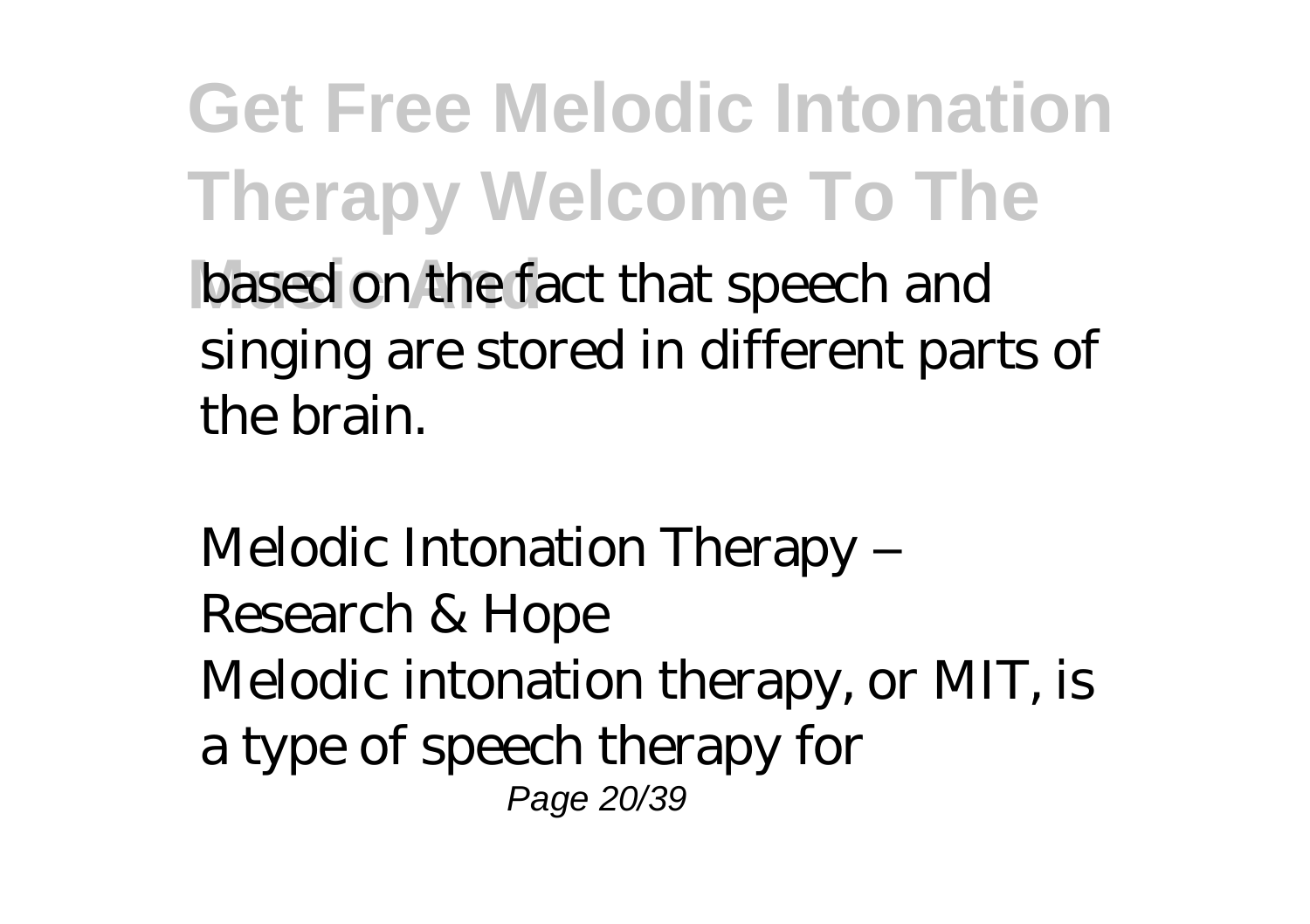**Get Free Melodic Intonation Therapy Welcome To The** communication disorders like aphasia, using a certain kind of singing to help with verbal expression through normal speech. Increase the ability of patients with poor verbal skills to produce representational gestures for purposes of functional communication. Page 21/39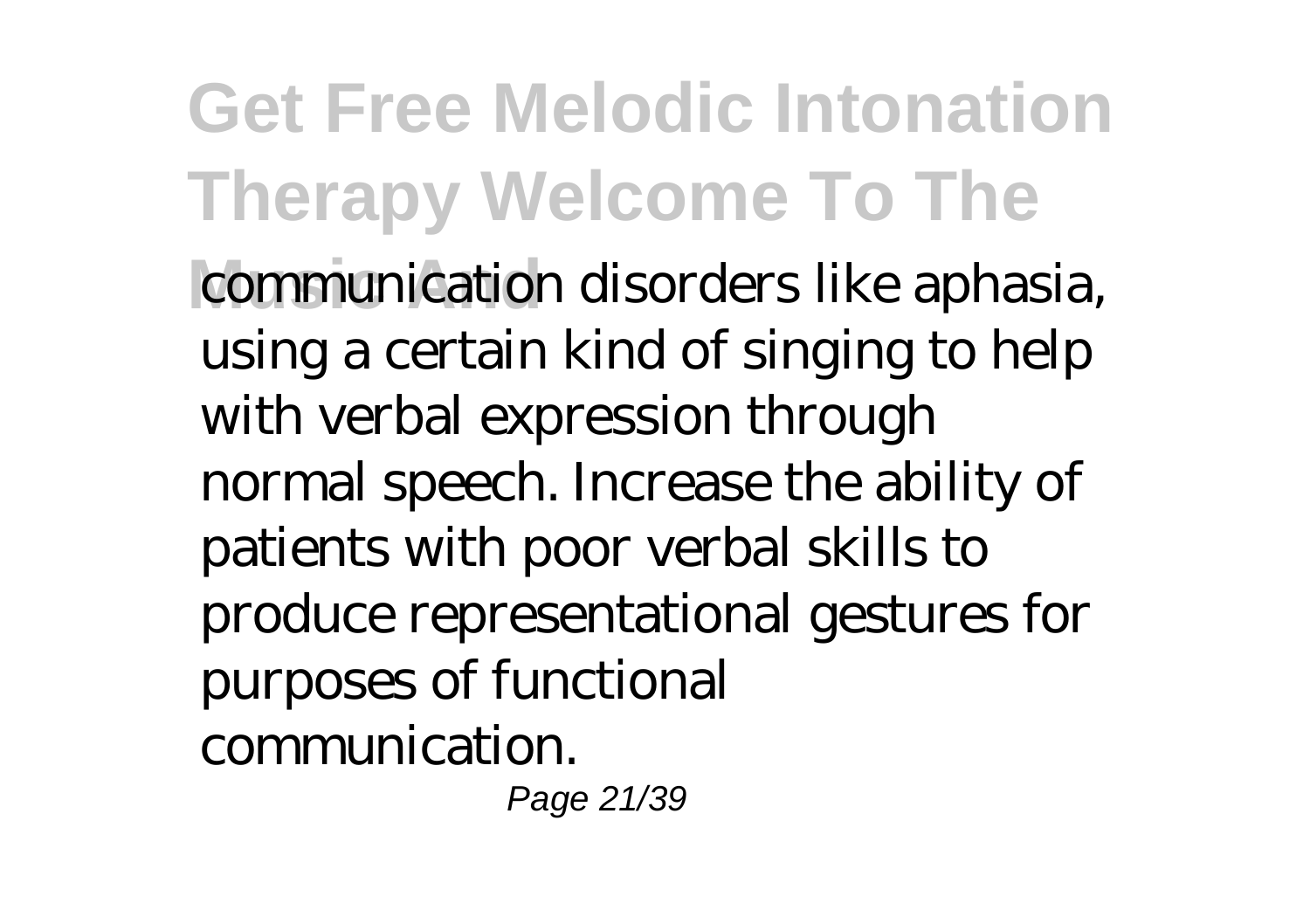**Get Free Melodic Intonation Therapy Welcome To The Music And** *melodic intonation therapy srinfraspace.com* Music, Stroke Recovery, and Neuroimaging Laboratory, Beth Israel Deaconess Medical Center/Harvard Medical School, Boston, Massachusetts, USA. For more than Page 22/39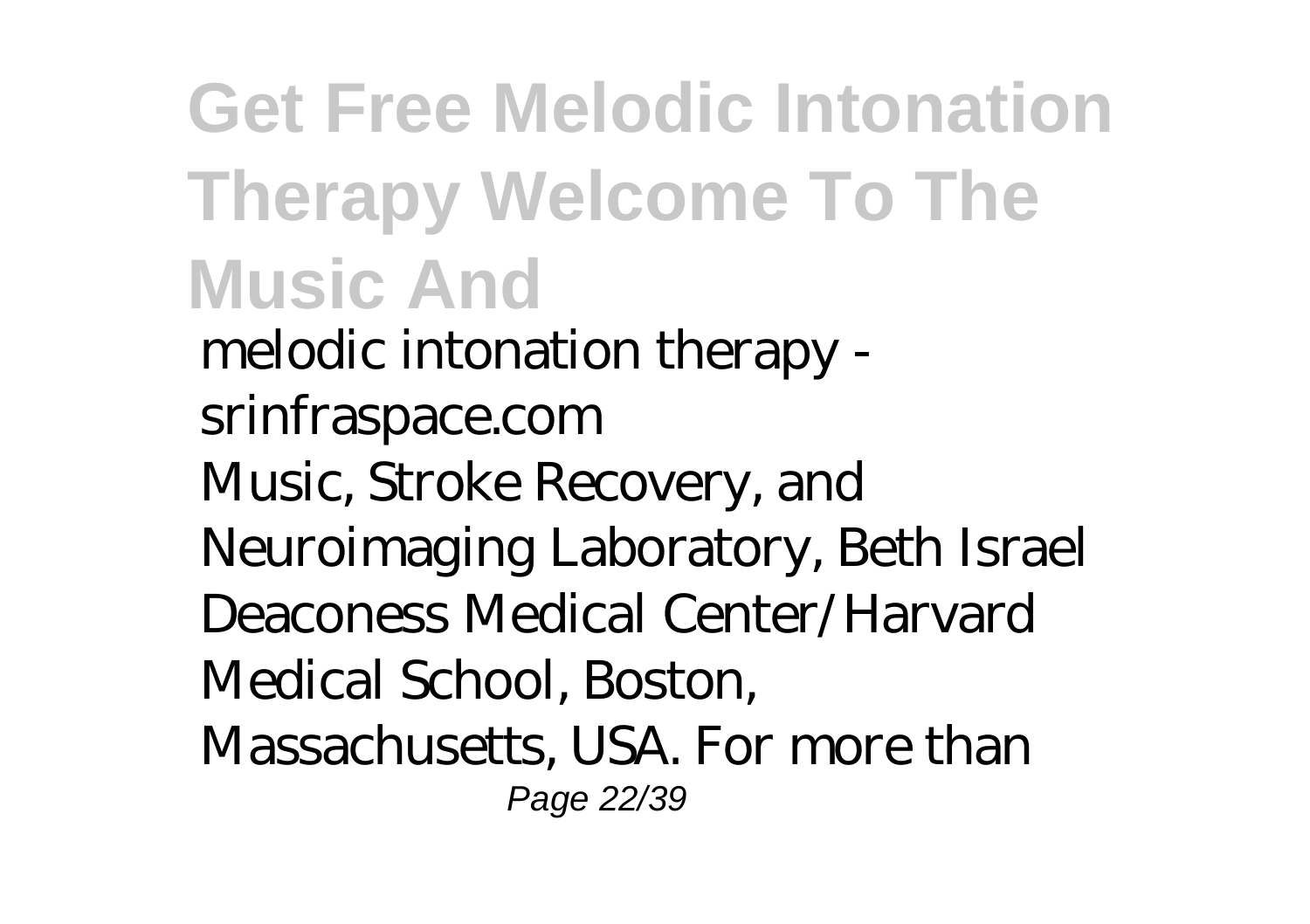**Get Free Melodic Intonation Therapy Welcome To The** 100 years, clinicians have noted that patients with nonfluent aphasia are capable of singing words that they cannot speak. Thus, the use of melody and rhythm haslongbeenrecommende dforimprovingaphasicpatients' fluen cy,butitwasnotuntil 1973 that a musicbased treatment [Melodic Intonation Page 23/39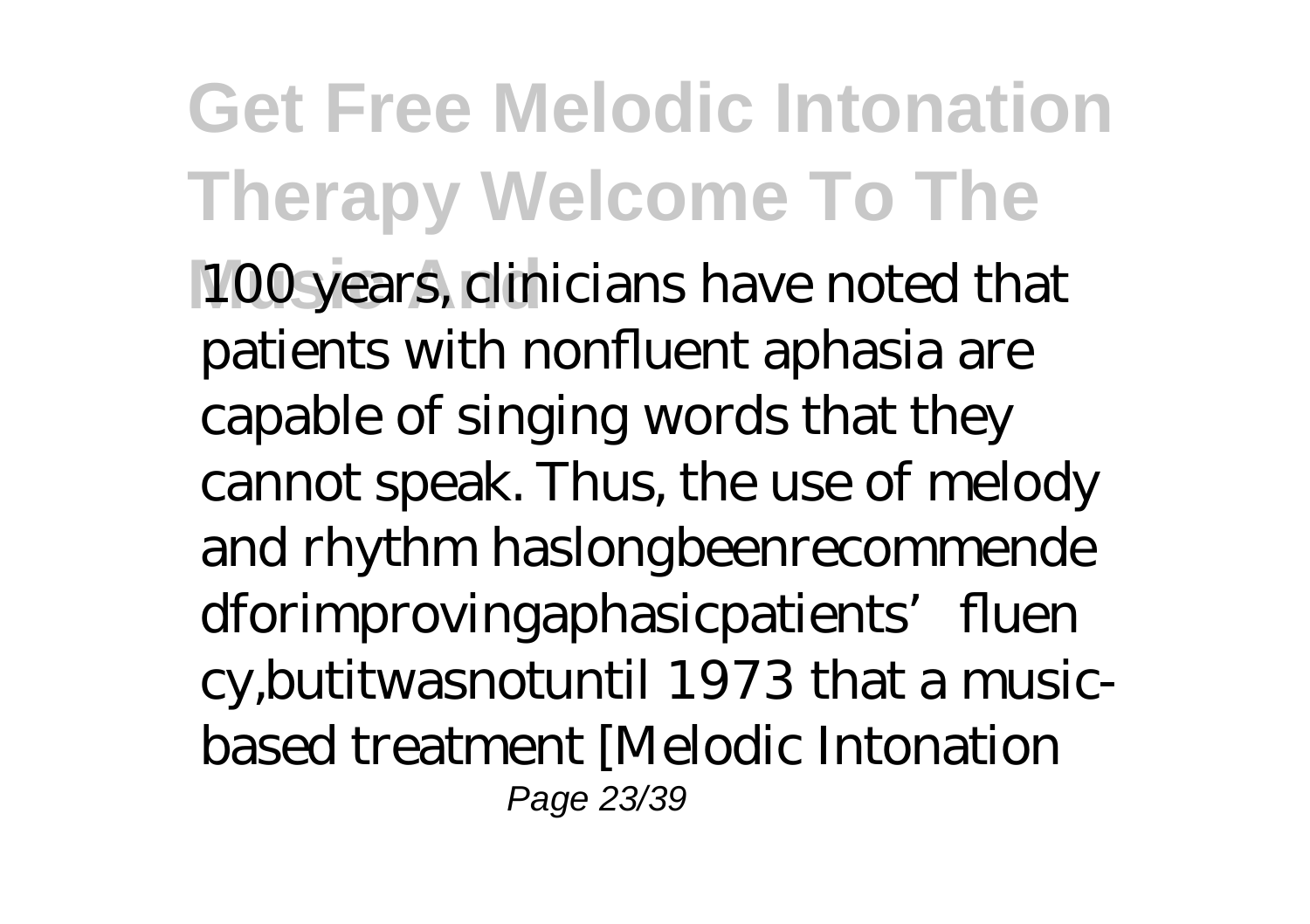**Get Free Melodic Intonation Therapy Welcome To The Therapy(MIT)** was developed.

*Melodic Intonation Therapy gottfriedschlaug.org* This is a brief intro to the Neurologic Music Therapy intervention, Melodic Intonation Therapy, where you can see what it looks like and a bit of the Page 24/39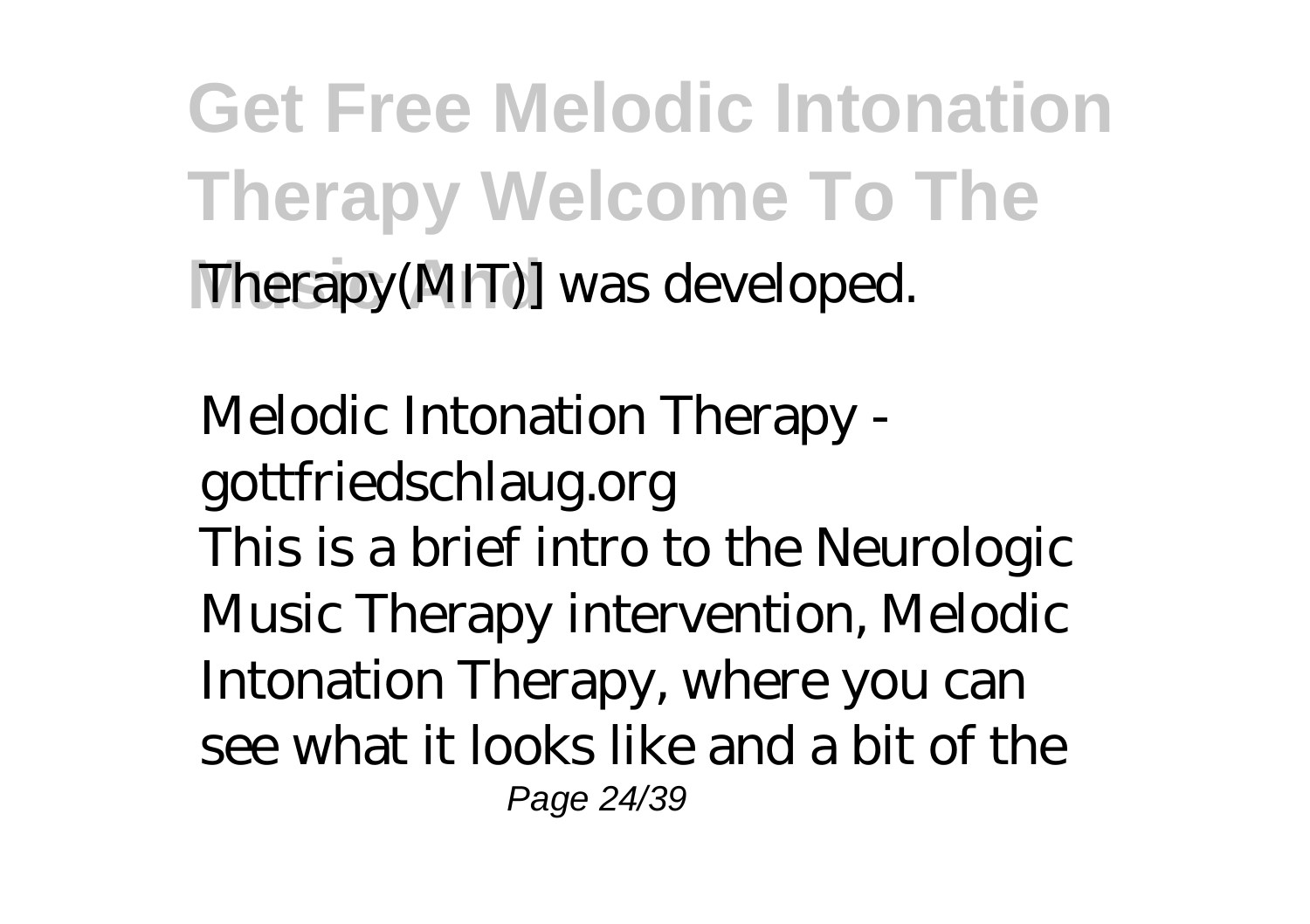**Get Free Melodic Intonation Therapy Welcome To The** effects... And

*Melodic Intonation Therapy - Stroke - YouTube*

Melodic Intonation Therapy is a type of aphasia treatment program that uses musical intonation, continuous voicing, and rhythmic tapping to teach Page 25/39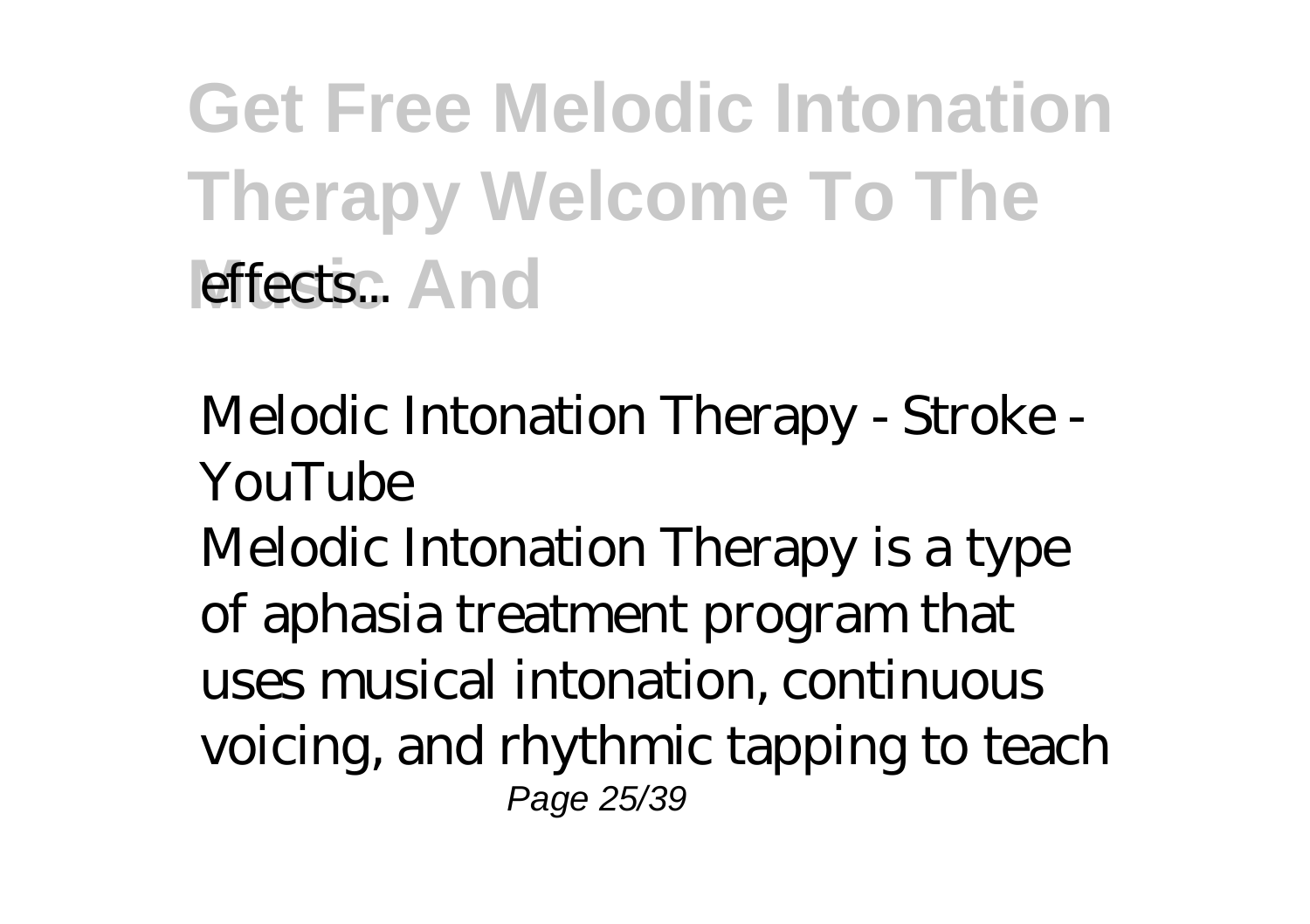**Get Free Melodic Intonation Therapy Welcome To The** verbal expressions to clients with severe non-fluent aphasia with good auditory comprehension. Most recently, this type of therapy was seen being used to treat Arizona Senator Gabrielle Giffords after the horrific shooting which left her without speech.

Page 26/39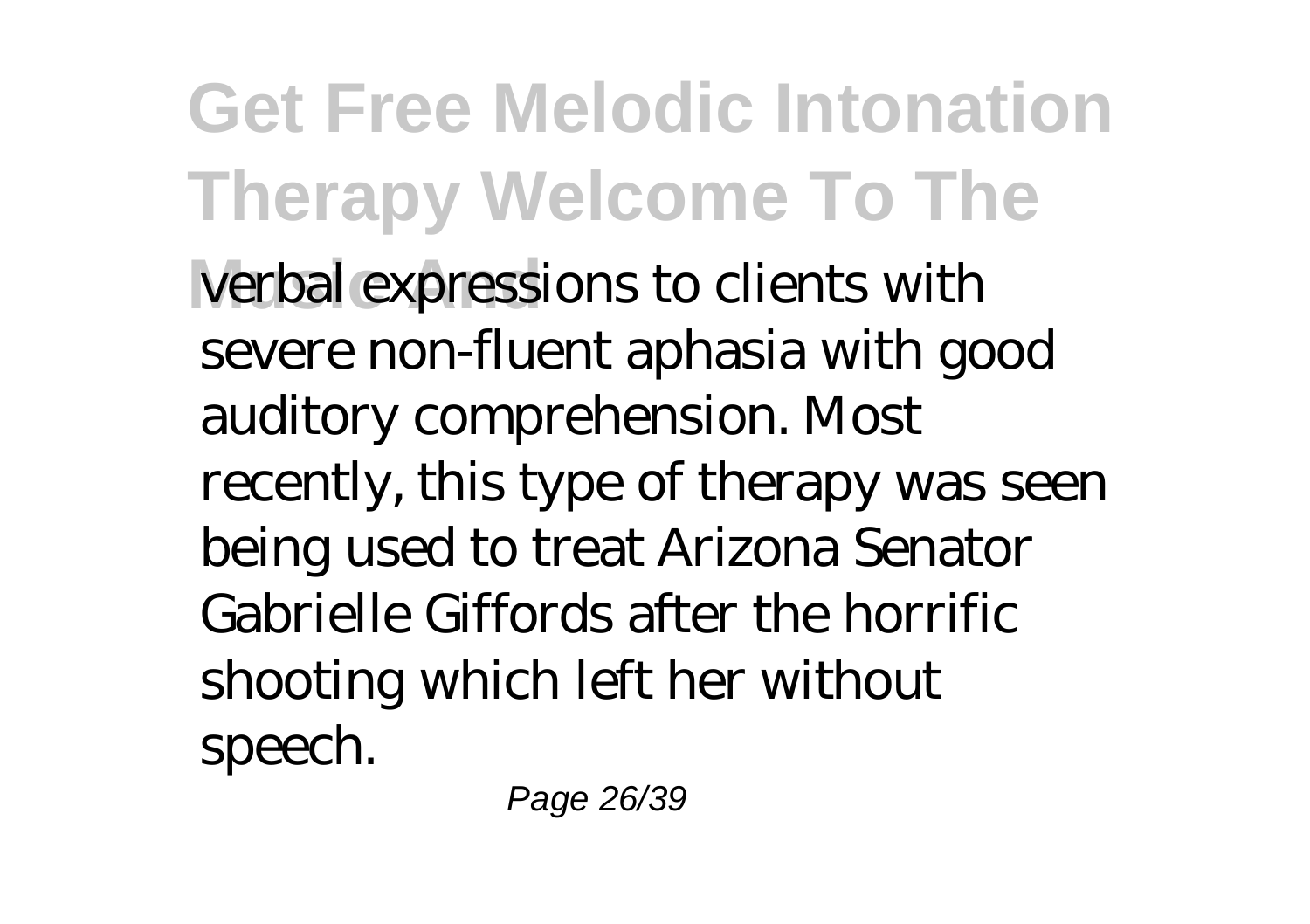### **Get Free Melodic Intonation Therapy Welcome To The Music And**

*Aphasia Treatment - Amy Speech & Language Therapy, Inc.* Melodic intonation therapy (MIT), a method developed to assist the adult aphasic regain verbal communication, is presented with step-by-step procedures and suggestions. Also Page 27/39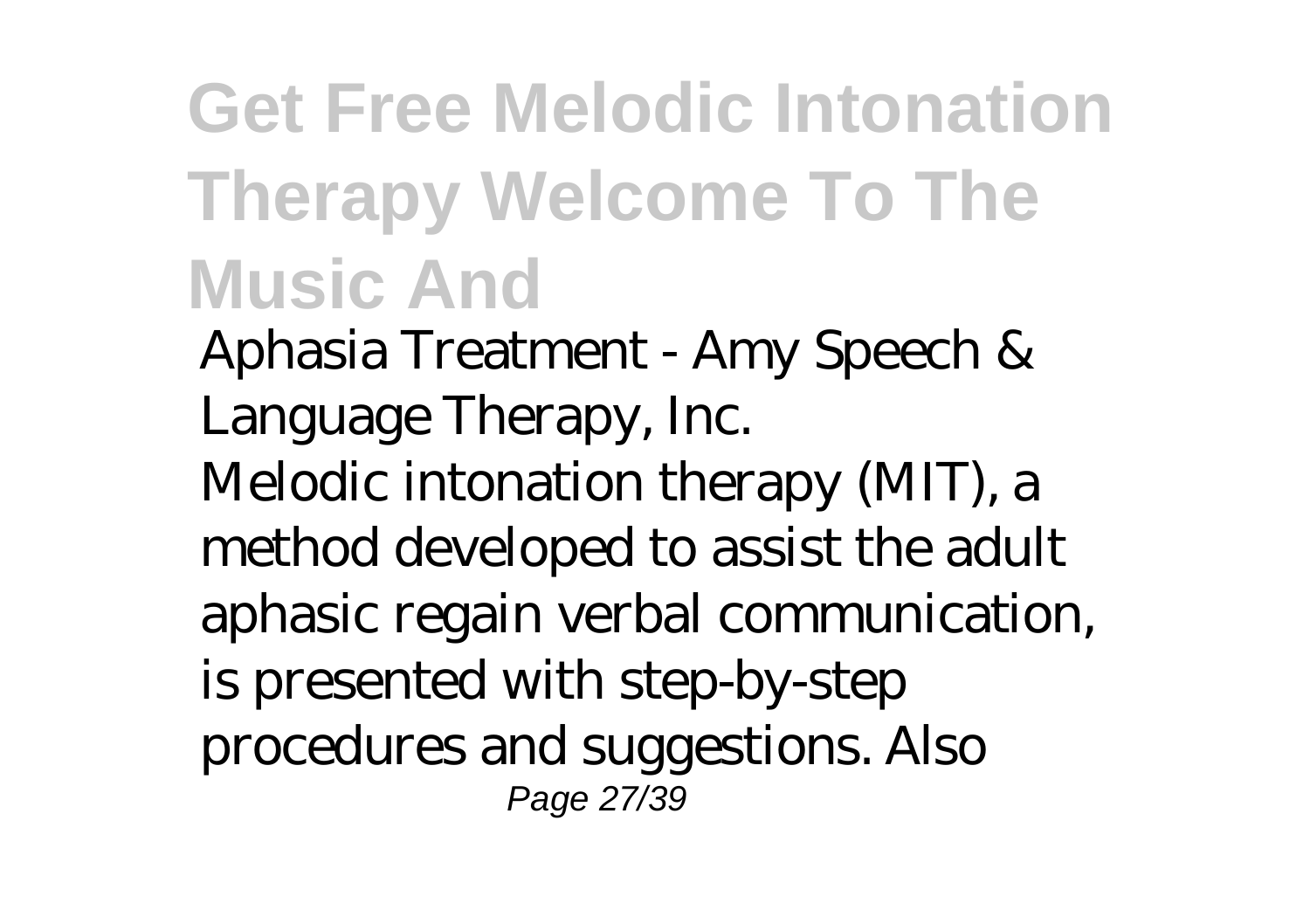**Get Free Melodic Intonation Therapy Welcome To The** described is the type of patient for whom the technique appears most successful.

*Method: Melodic Intonation Therapy for Aphasia | Journal ...* Melodic Intonation Therapy (MIT) is a language production therapy for Page 28/39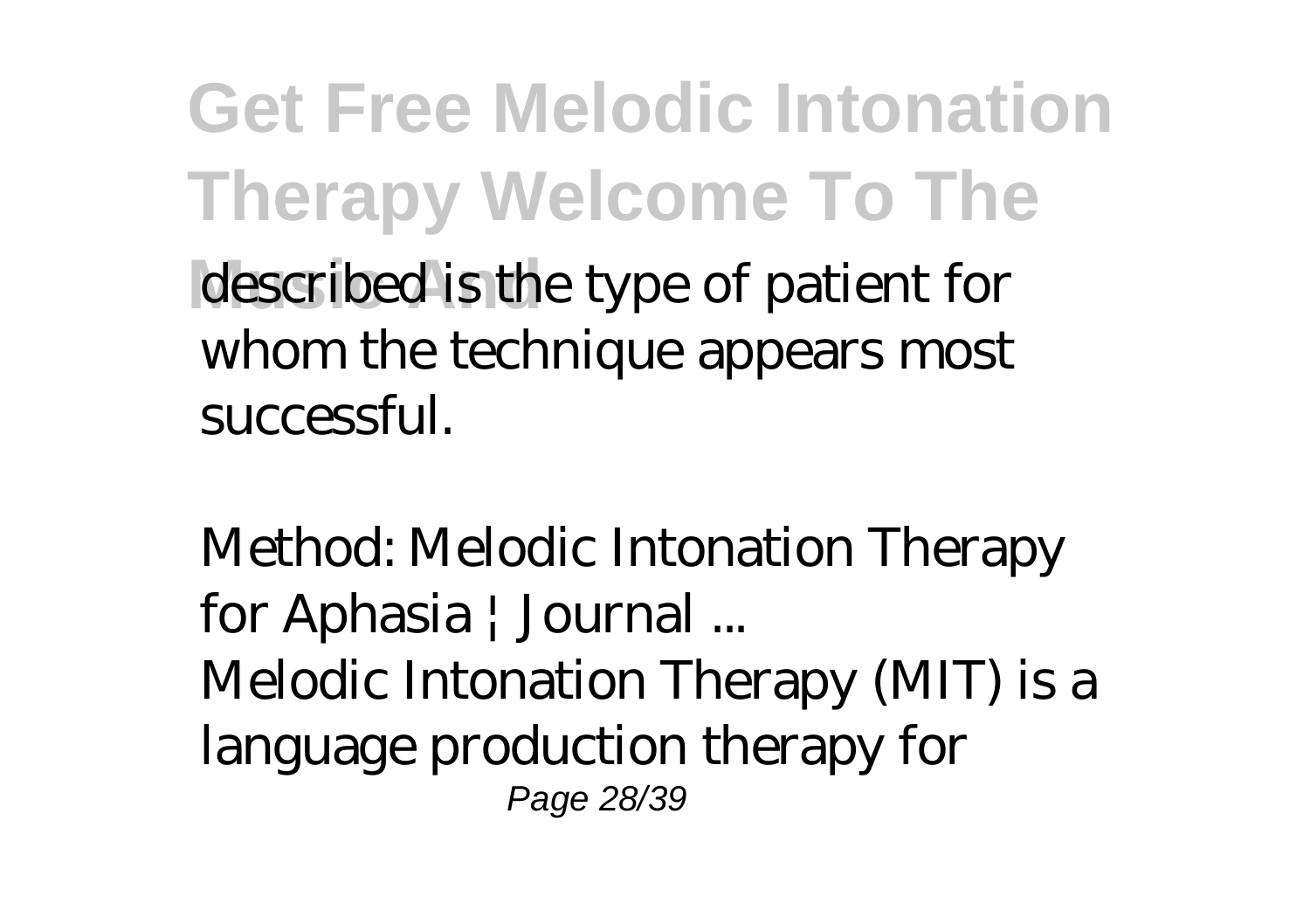**Get Free Melodic Intonation Therapy Welcome To The** severely non-fluent aphasic patients using melodic intoning and rhythm to restore language. Although many studies have reported its beneficial effects on language production, randomized controlled trials (RCT) examining the efficacy of MIT are rare.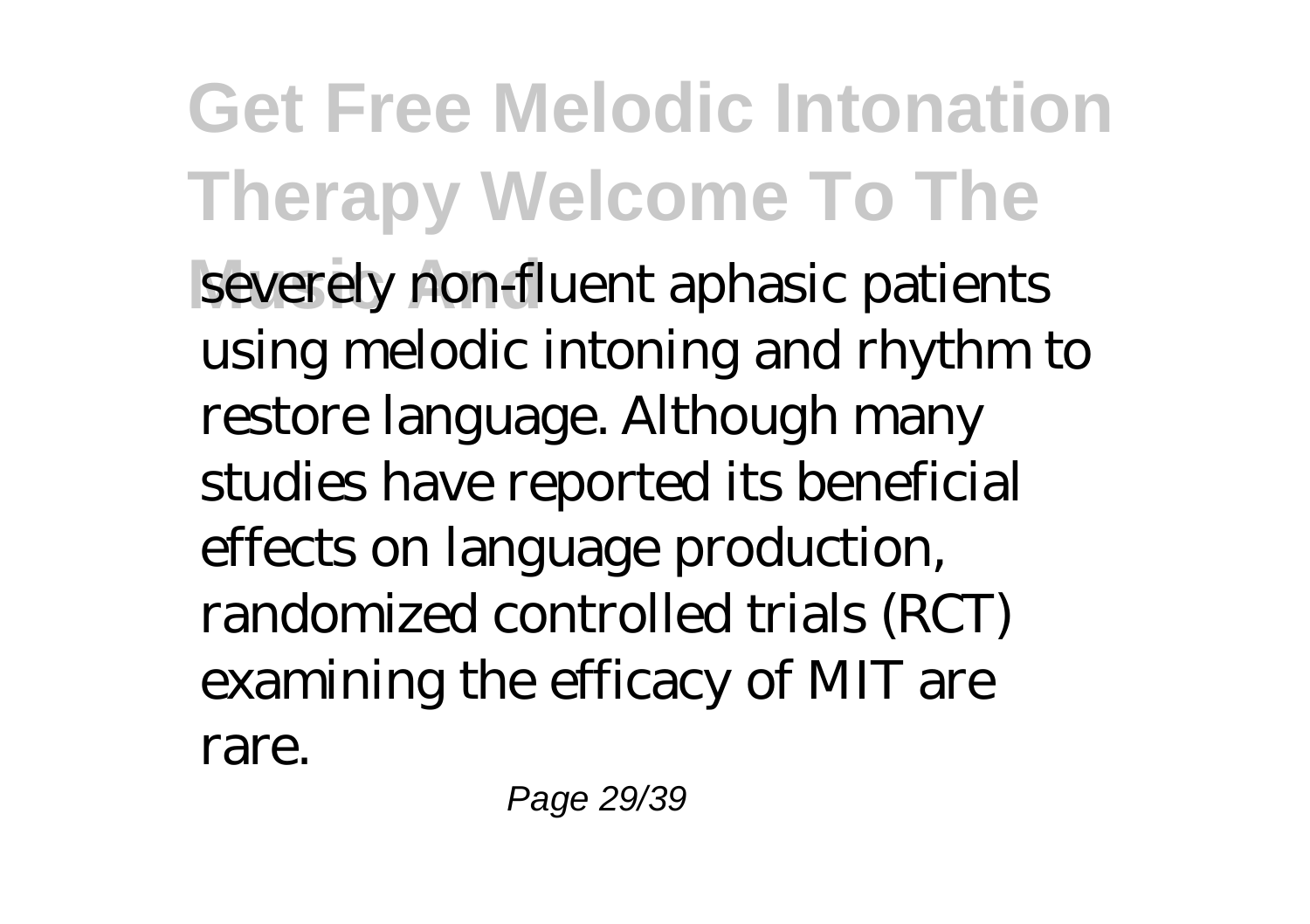### **Get Free Melodic Intonation Therapy Welcome To The Music And**

*Frontiers | Melodic Intonation Therapy in Chronic Aphasia ...* Previously, Giffords' care team at her rehabilitation facility had used melodic intonation therapy (MIT) with her. This type of speech therapy often uses visual cues to prompt musical Page 30/39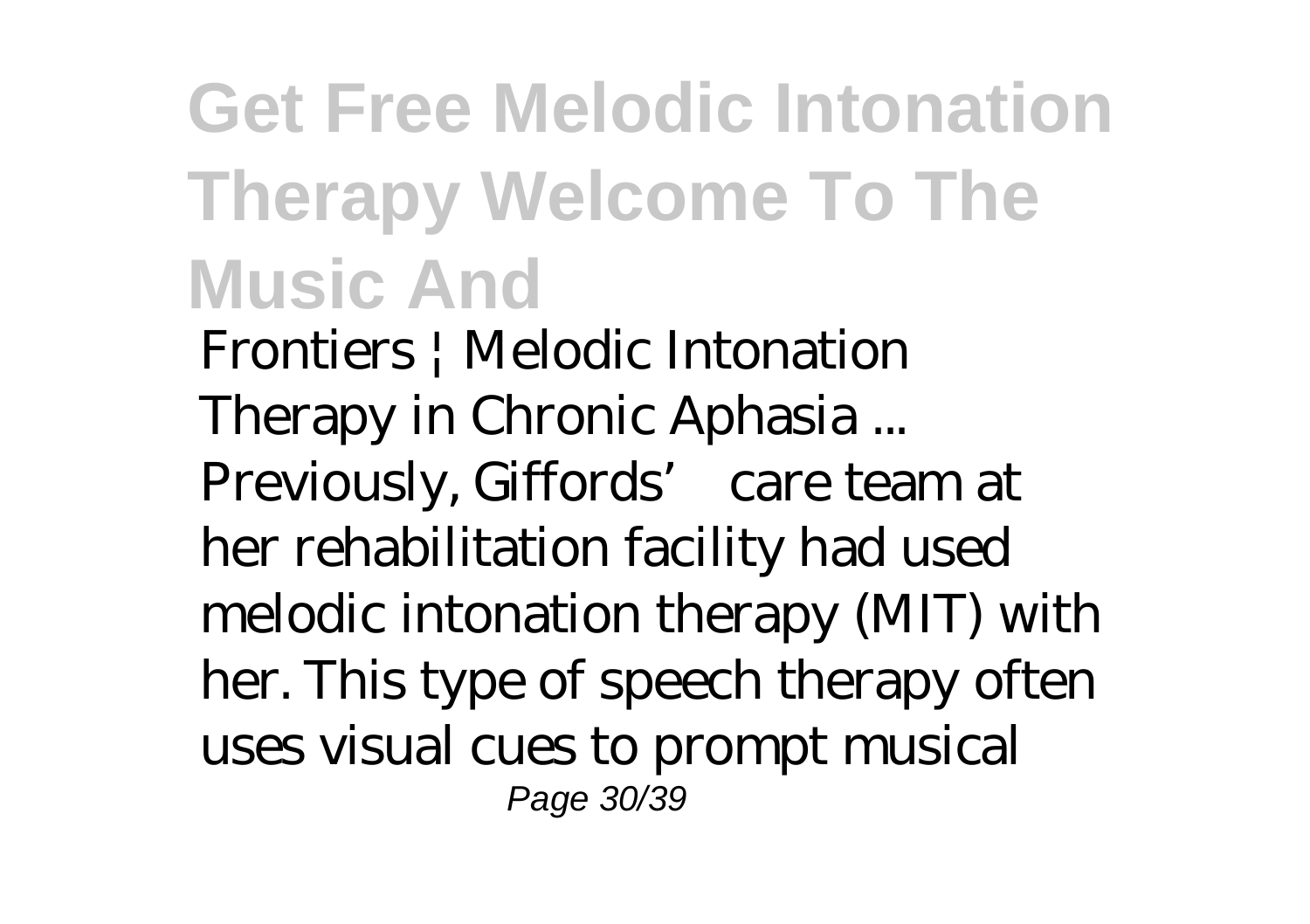**Get Free Melodic Intonation Therapy Welcome To The** expression. Gabby's SLP noted that the use of MIT greatly helped to stimulate her speech, particularly by improving repetition.

*Gabby Giffords: The Long Road to Recovery* Melodic Intonation Therapy continues Page 31/39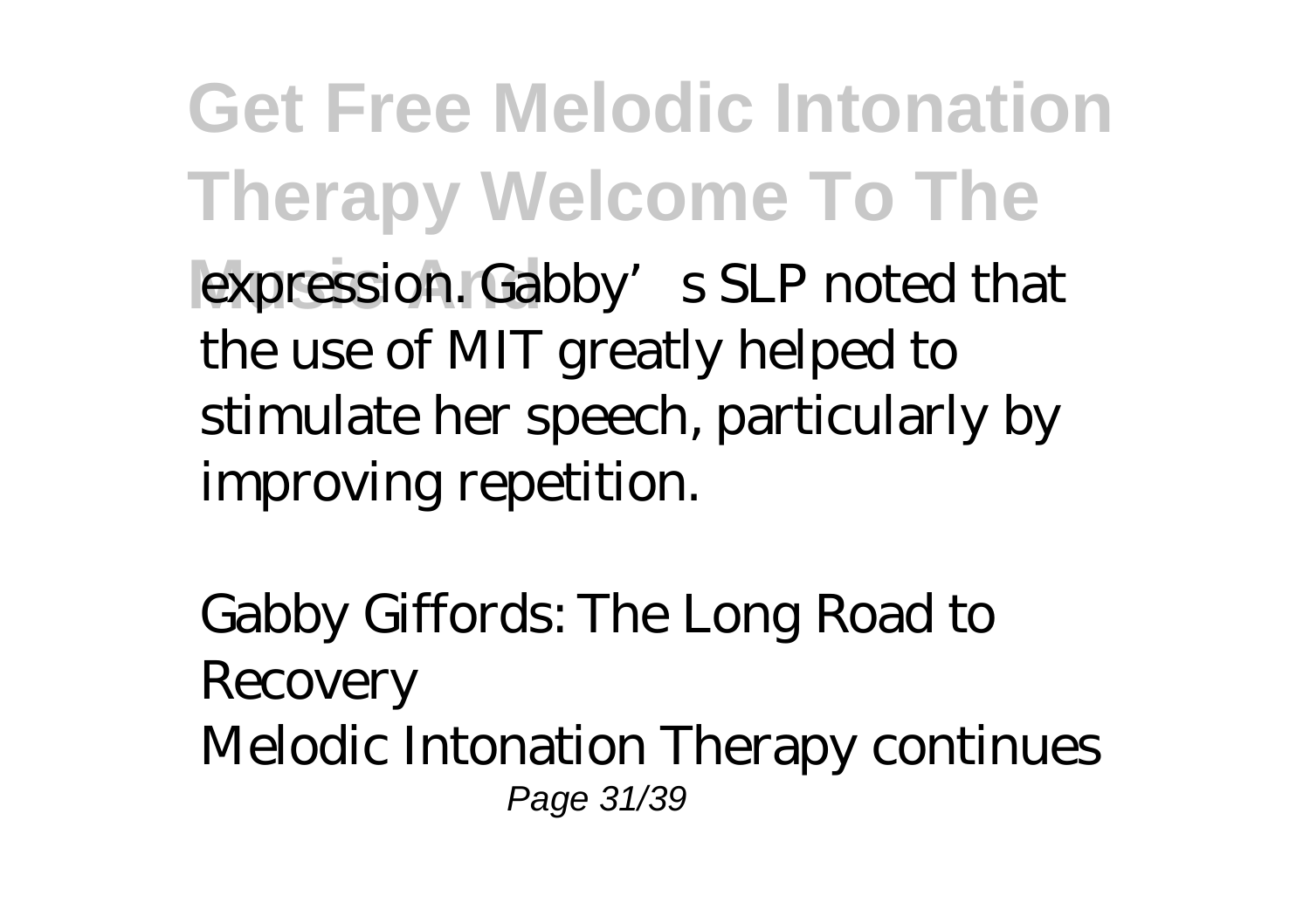**Get Free Melodic Intonation Therapy Welcome To The Music And** to be a primary mode of treatment to facilitate production of communicative words and phrases. Click the links below to watch real-life examples of the effectiveness of MIT. Have a great Labor Day weekend and thanks for reading! Link 1.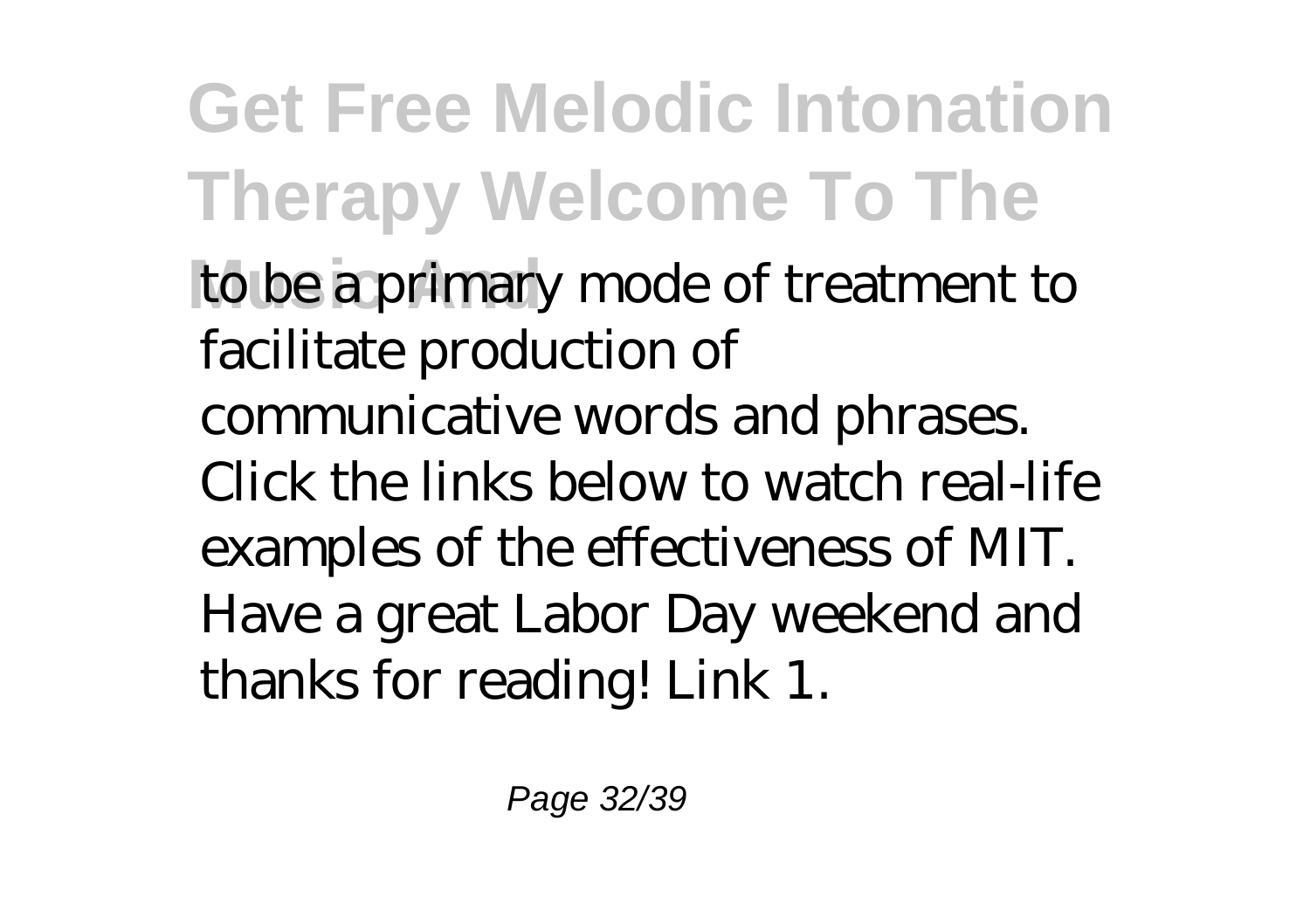**Get Free Melodic Intonation Therapy Welcome To The Melodic Intonation Therapy / Suffolk** *Center for Speech* Melodic intonation therapy seems to engage the right hemisphere by asking patients to tap out rhythms and repeat simple melodies. Therapists first work with patients to create sing-song sentences ... Page 33/39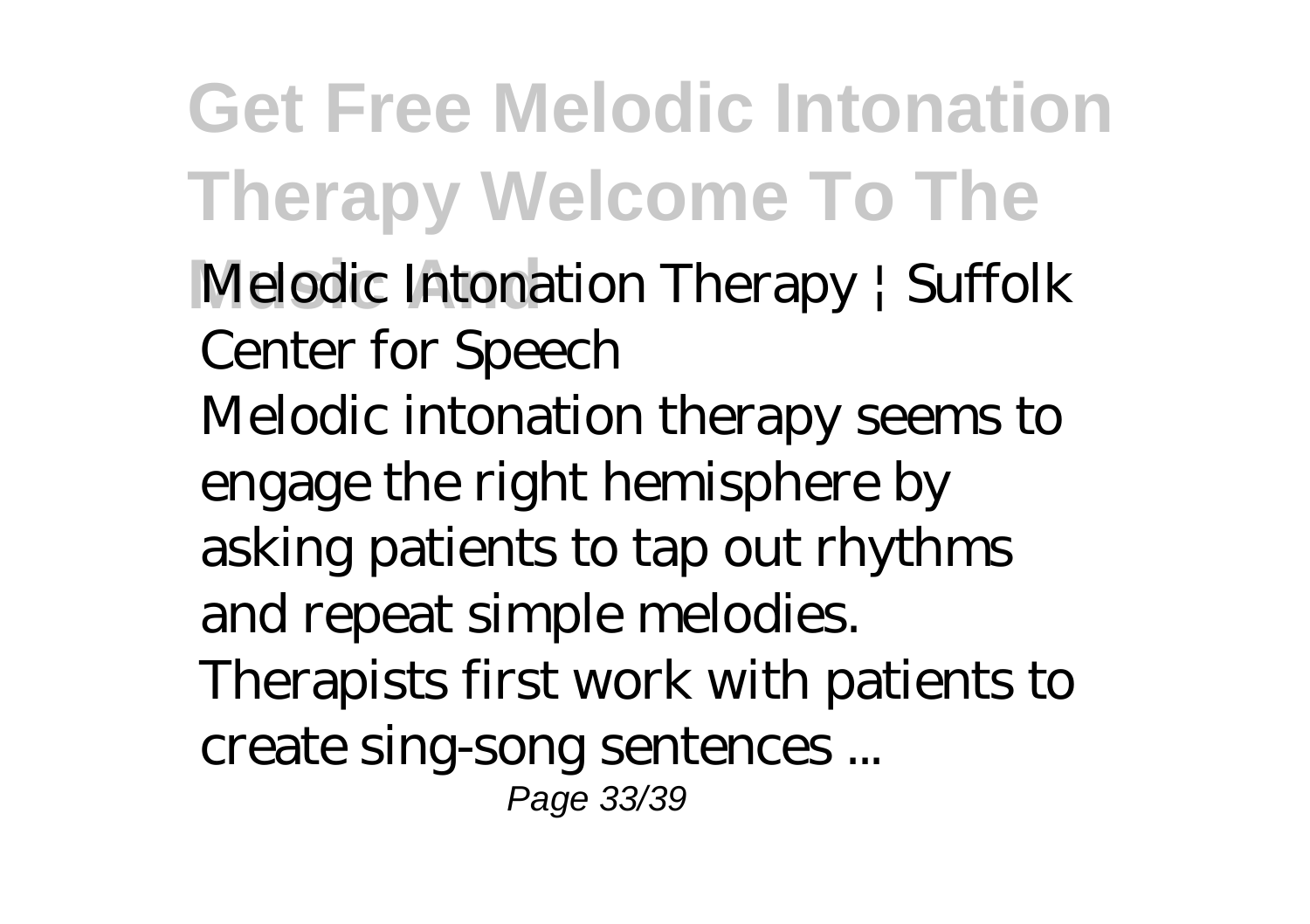### **Get Free Melodic Intonation Therapy Welcome To The Music And**

*At 60, He Learned to Sing So He Could Learn to Talk - News ...*

Remarkably, even humming a melody can facilitate speech output in PWA, and this has been capitalized on in therapies such as Melodic Intonation Therapy. The current study examined Page 34/39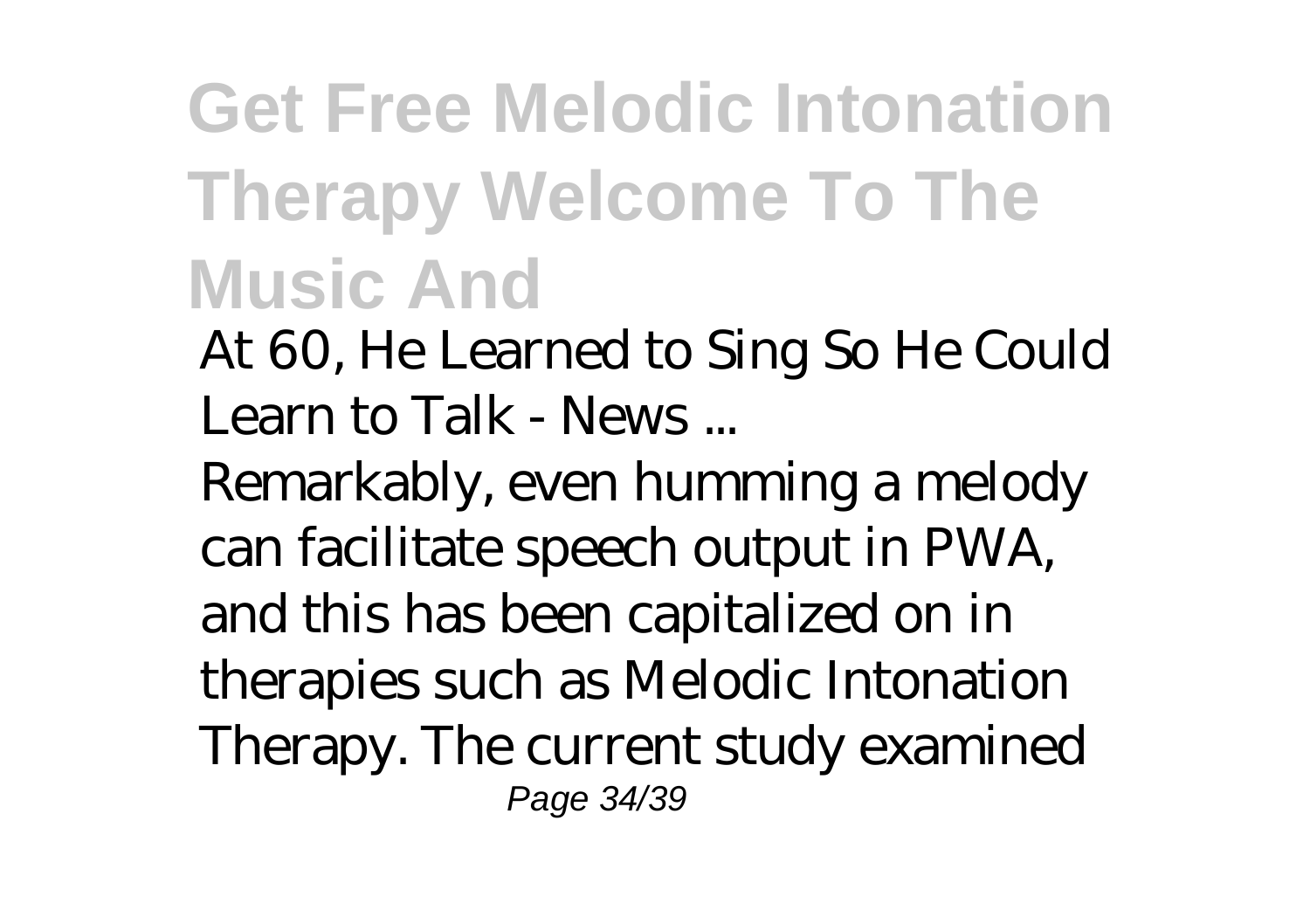**Get Free Melodic Intonation Therapy Welcome To The** PWA's ability to complete phrases from songs by either singing, speaking, or intoning them in an experimental stem-completion format.

*Please don't stop the music: Song completion in patients ...* Reveal the perceptual and cognitive Page 35/39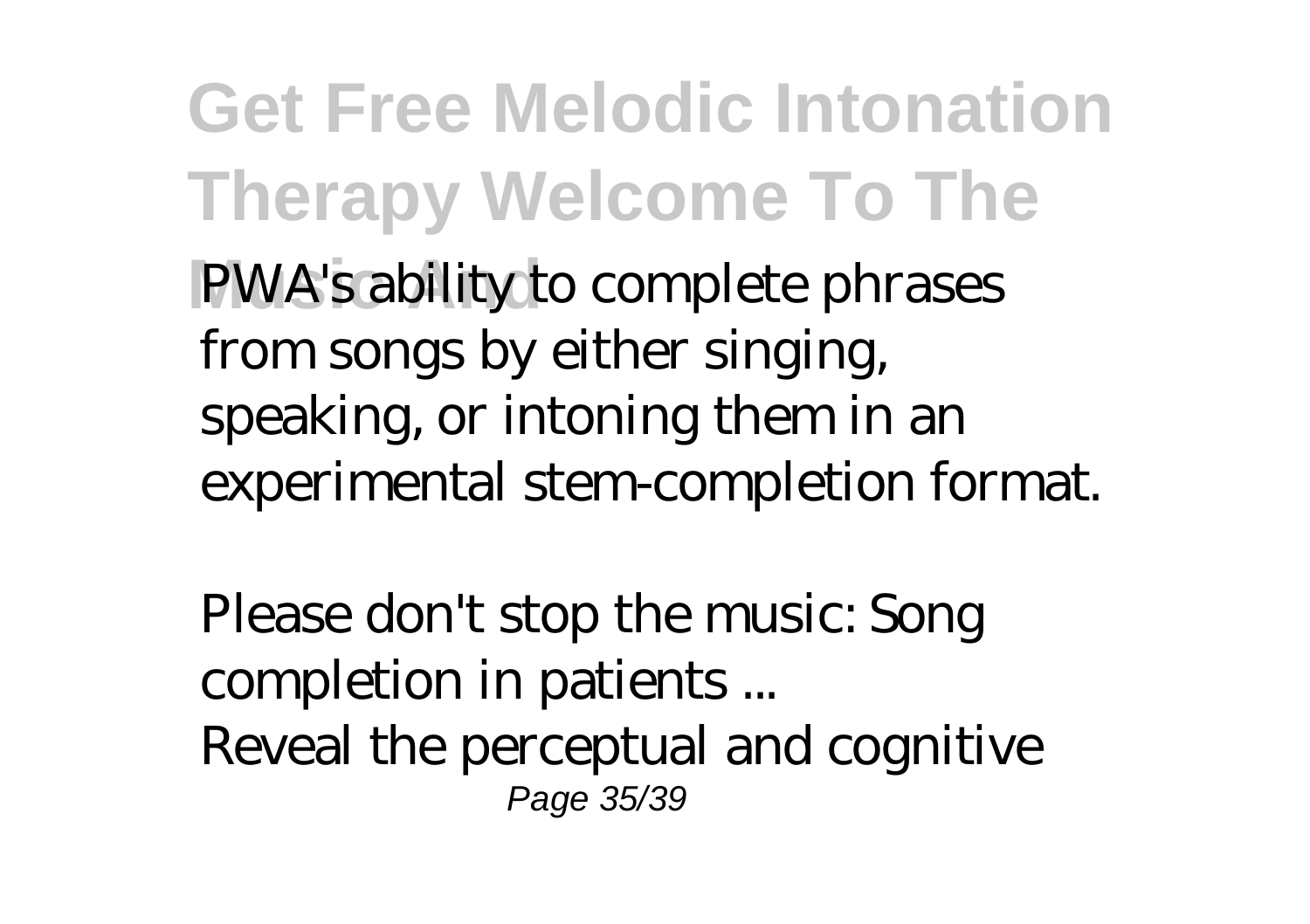**Get Free Melodic Intonation Therapy Welcome To The** aspects of music processing including the perception and memory for pitch, rhythmic, harmonic, and melodic stimuli. Investigate the use of music and musical stimuli as an interventional tool for educational and therapeutic purposes.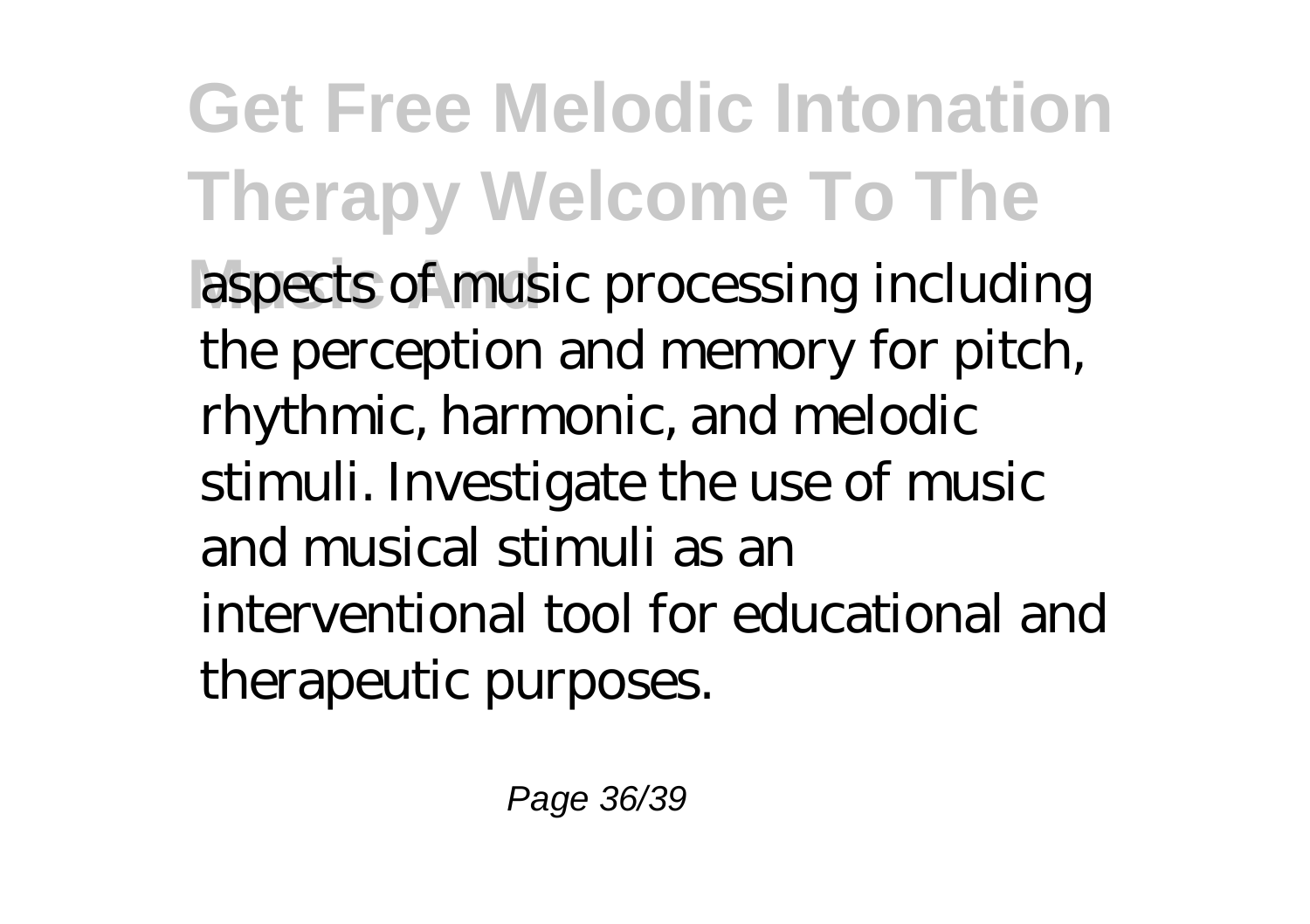**Get Free Melodic Intonation Therapy Welcome To The Music And** *Welcome To The Music And Neuroimaging Lab* Effects of three syllable durations using the melodic intonation therapy technique. Journal of Speech and Hearing Research, 22, 311–320. Google Scholar. Naeser, M. A., & Helm-Estabrooks, N. (1985). CT scan lesion Page 37/39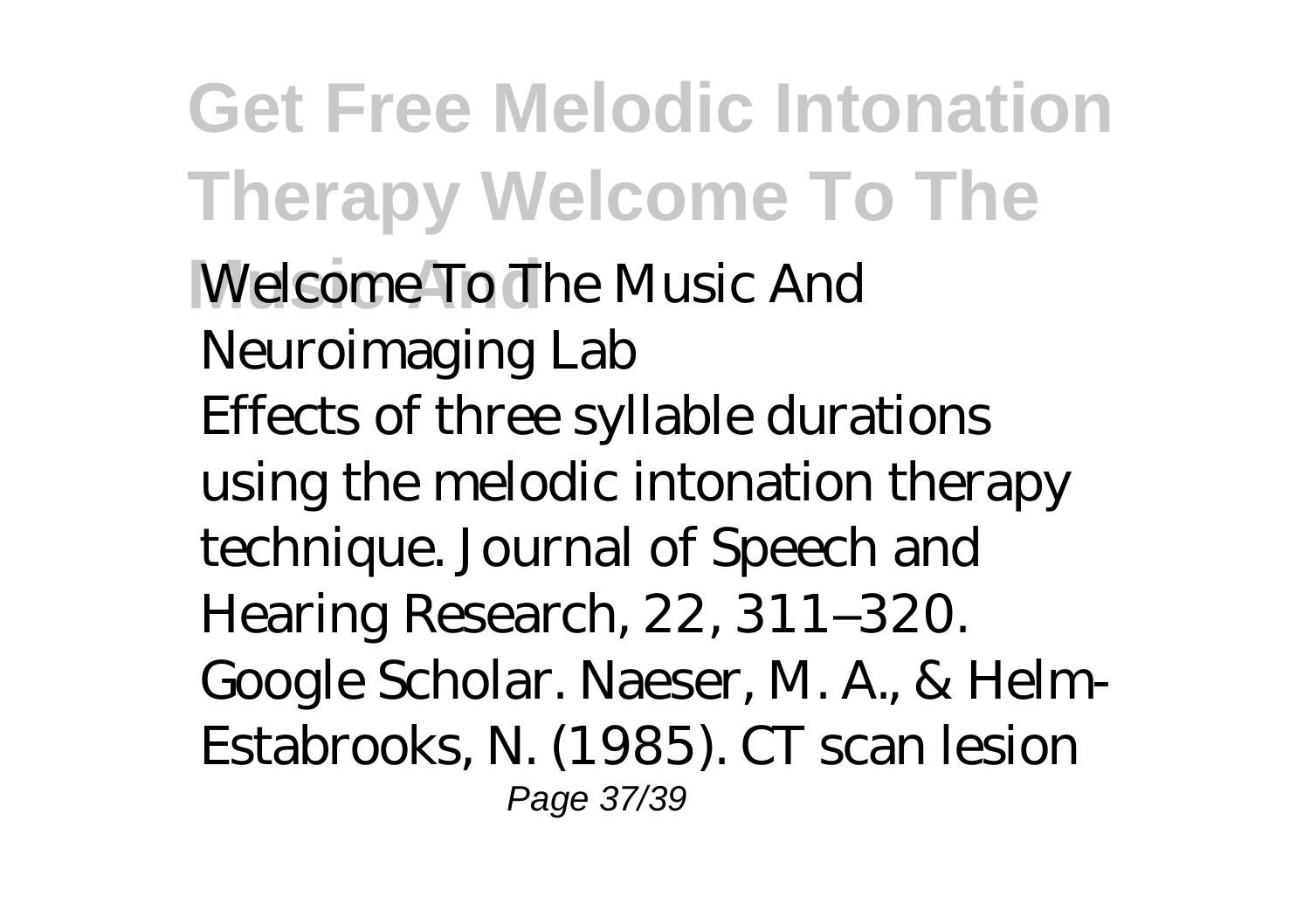**Get Free Melodic Intonation Therapy Welcome To The** localization and response to melodic intonation therapy with nonfluent aphasia cases. Cortex, 21, 203–223

...

Page 38/39